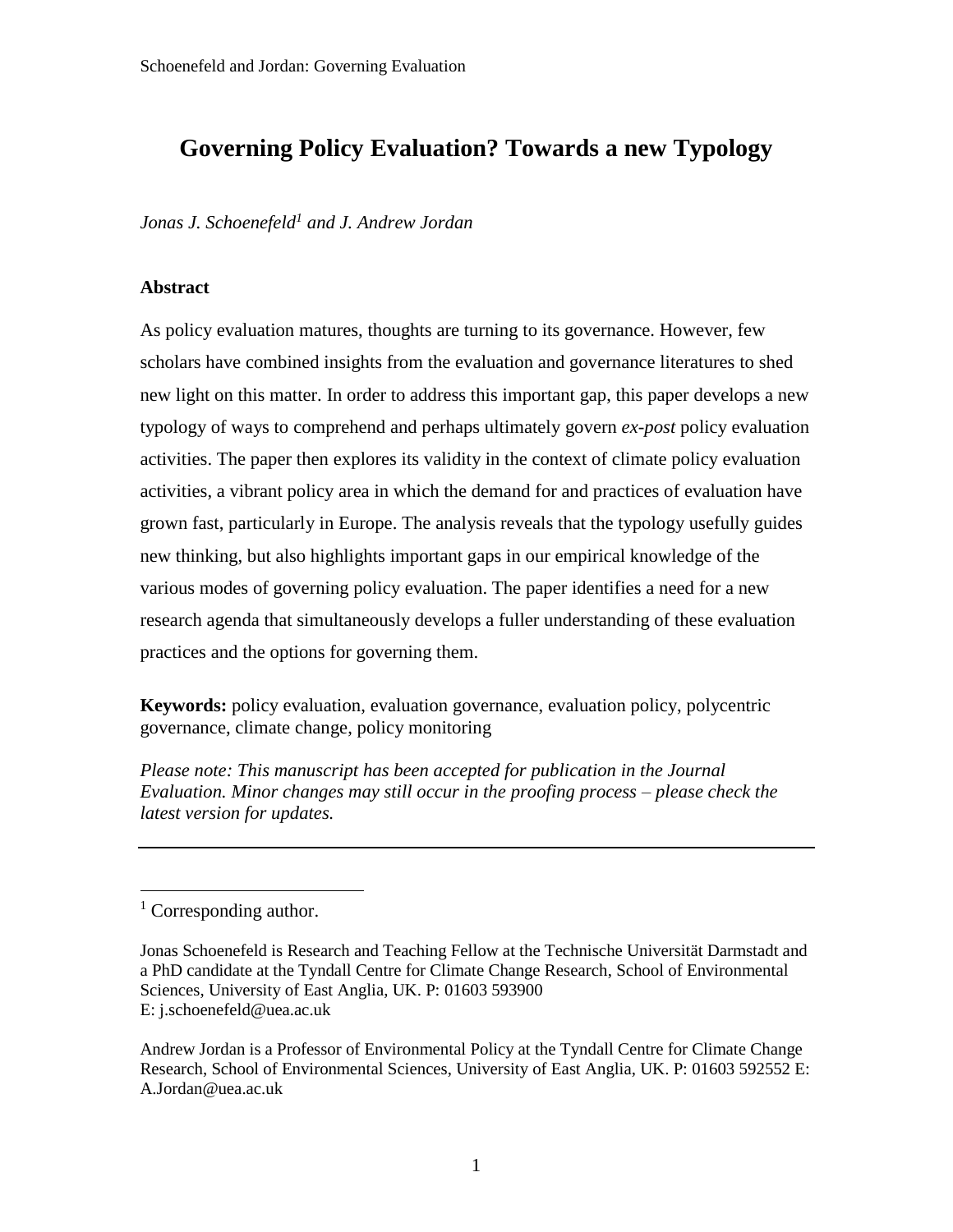### **Introduction**

Governance scholars have spent many decades conceptualizing and empiricising the various forms of governance, whether they be hierarchical, decentralized or networked (Levi-Faur, 2012). However, somewhat surprisingly, few attempts have been made to apply these insights to the practice of *ex-post* policy evaluation. This paper follows Vedung (1997, p. 3) in defining policy evaluation as a "careful retrospective assessment of the merit, worth, and value of administration, output and outcome of government interventions, which is intended to play a role in future practical action situations."

The lack of sustained attention given to the governance of evaluation activities may stem from the fact that evaluation has thus far mainly been considered in highly specialized communities, in which (important) tasks such as developing evaluation methodologies, guidance for making value judgements, and accounting for patterns of knowledge utilization have been deemed to be especially paramount (e.g., Alkin  $\&$ Christie, 2004; Patton, 1997; Pawson & Tilley, 1997; Vedung, 1997). By contrast, the various ways of organizing - or governing - evaluation have not been explicitly addressed in recent typologies and 'theories about the practice of evaluation' (Leeuw & Donaldson, 2015, p. 470). Given the growing attention to and interest in policy evaluation by policymakers and others (e.g., EEA, 2016), coupled with a corresponding growth in investments in evaluation, growing evaluation communities, evaluation activities, and outputs (e.g., Jacob, Speer & Furubo, 2015; Furubo, Rist, & Sandahl, 2002; Mastenbroek et al., 2015; Toulemonde, 2000), now seems an opportune moment to pose important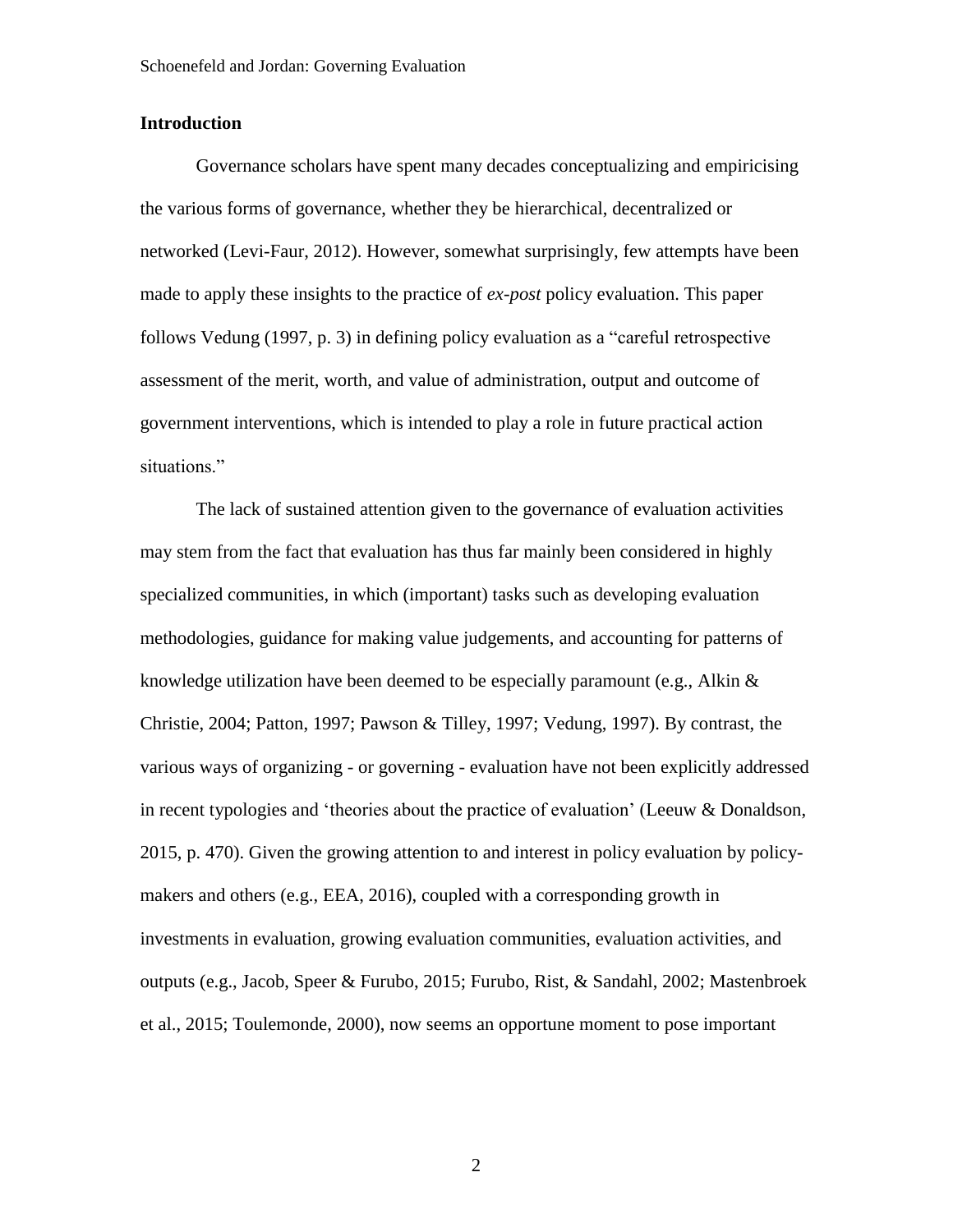questions about the governance of evaluation itself (see, for example, Hanberger, 2012; Stame, 2006).

This paper seeks to develop a new typology in order to comprehend patterns of *ex-post* evaluation conducted by many different kinds of organizations and to provide options for perhaps ultimately governing evaluation. These two objectives will hopefully make the paper relevant not only for evaluation theorists, but also for practitioners who may wrestle with more applied questions on how to organize evaluation activities. Our typology draws on the well-known distinction between formal and informal evaluation activities (e.g., Weiss, 1993; Hildén et al., 2014). It also draws on new thinking from polycentric governance, that is, governance activities spread across multiple independent governance centres and levels (see V. Ostrom, 1999), in order to provide deeper insights into the relative merits of conceptualizing and ultimately governing evaluation in more or less hierarchical ways. It also builds on the efforts of earlier scholars, who have advanced the concept of 'evaluation policy', which refers to managing evaluations within a *single* organization (e.g., Trochim, 2009). In doing so, this paper problematizes deeper and more long-standing assumptions about what constitutes 'good' evaluation practice. Evaluation scholars have implicitly raised these questions before. Writing in the pages of this journal, Jacob, Speer and Furubo (2015) considered pluralistic evaluation systems to be more advanced than monocentric or hierarchical ones, but did not fully justify and evidence their claims. Their attempt was symptomatic of a collective failure to draw on governance theories to comprehend evaluation activities, which often bring together multiple actors and interests.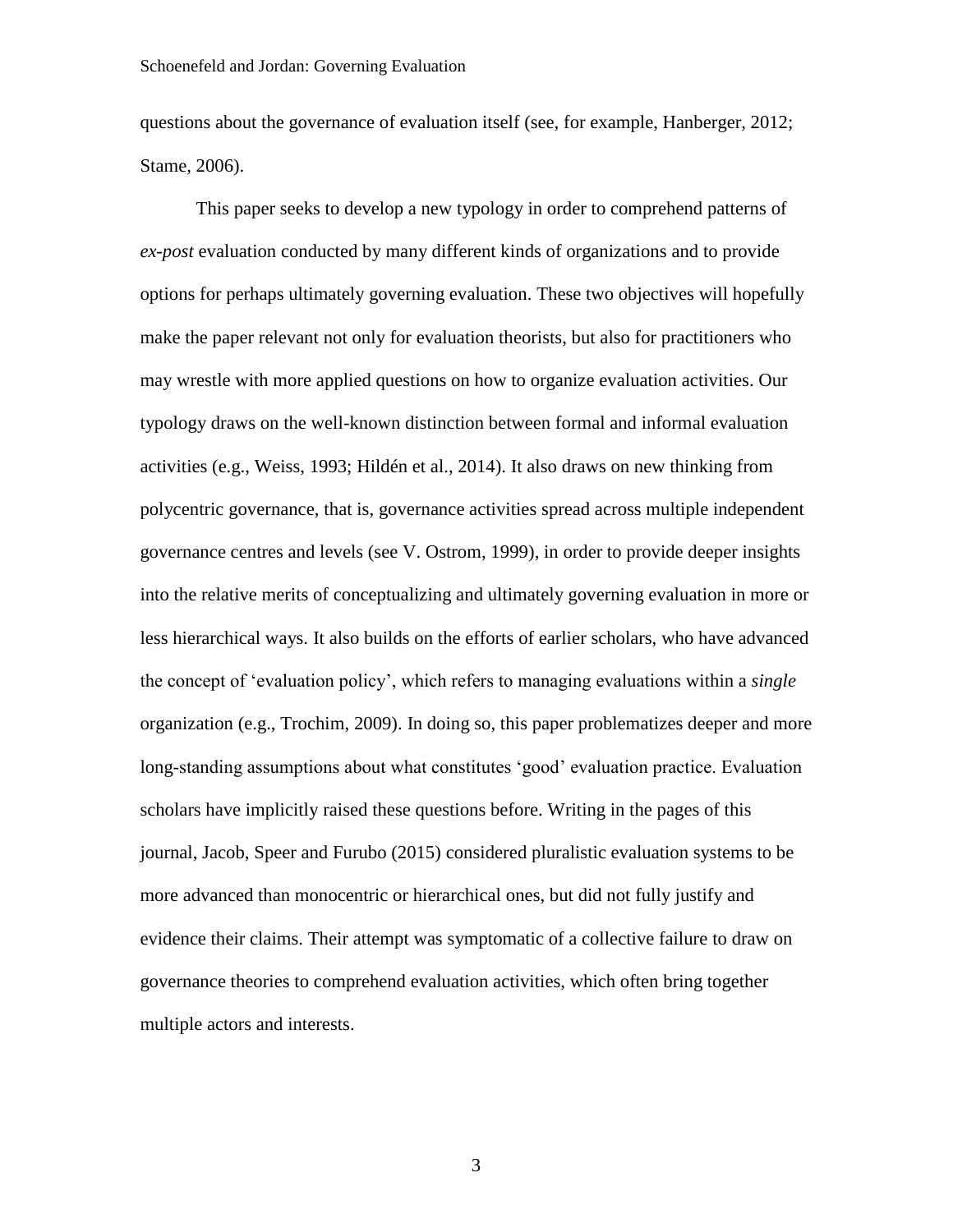However, this is not for want of trying. For example, a decade ago Mickwitz (2006, p. 71) asked:

Should the evaluation requirement of EU environmental policies be operationalized by the EU Commission commissioning evaluations? Or by the Council, the Parliament, the Member States or perhaps by the European Environment Agency? Should there be some institutions with specific capacities to conduct evaluations, as in some countries and sectors and what are the pros and cons of different structures?

These remain highly pertinent questions, not least in the context of the transparency provisions in the Paris Agreement on climate change (Schoenefeld et al., 2016; UNFCCC, 2015). Whilst there is some knowledge about the political struggles that have emerged around the allocation of evaluation roles to particular institutions (Martens, 2010), in the case of climate and environmental policies, evaluation and governance scholars have made notably little progress in jointly conceptualizing and perhaps ultimately governing evaluation practices.

This paper draws on the empirical case of environment and particularly climate change policy evaluation in the European Union (EU) in order to test the new typology. Although these were not the first sectors in which EU policy evaluation developed (see Stame, 2003; 2006; Mickwitz, 2006; Crabbé & Leroy, 2008; Toulemonde, 2000), recent studies have revealed them to be especially dynamic sites of *ex-post* evaluation (e.g., EEA, 2016; Haug et al., 2010; Huitema et al., 2011; Hildén et al., 2014; Hildén, 2011; Mickwitz, 2013). The European Environment Agency recently argued that "[t]he evaluation of environment and climate policies is, today, a well-established discipline" (EEA, 2016, p. 4). Correspondingly, Huitema and colleagues (2011) found 259 *ex-post* climate policy evaluation documents between 1998 and 2007 (see also Haug et al., 2010).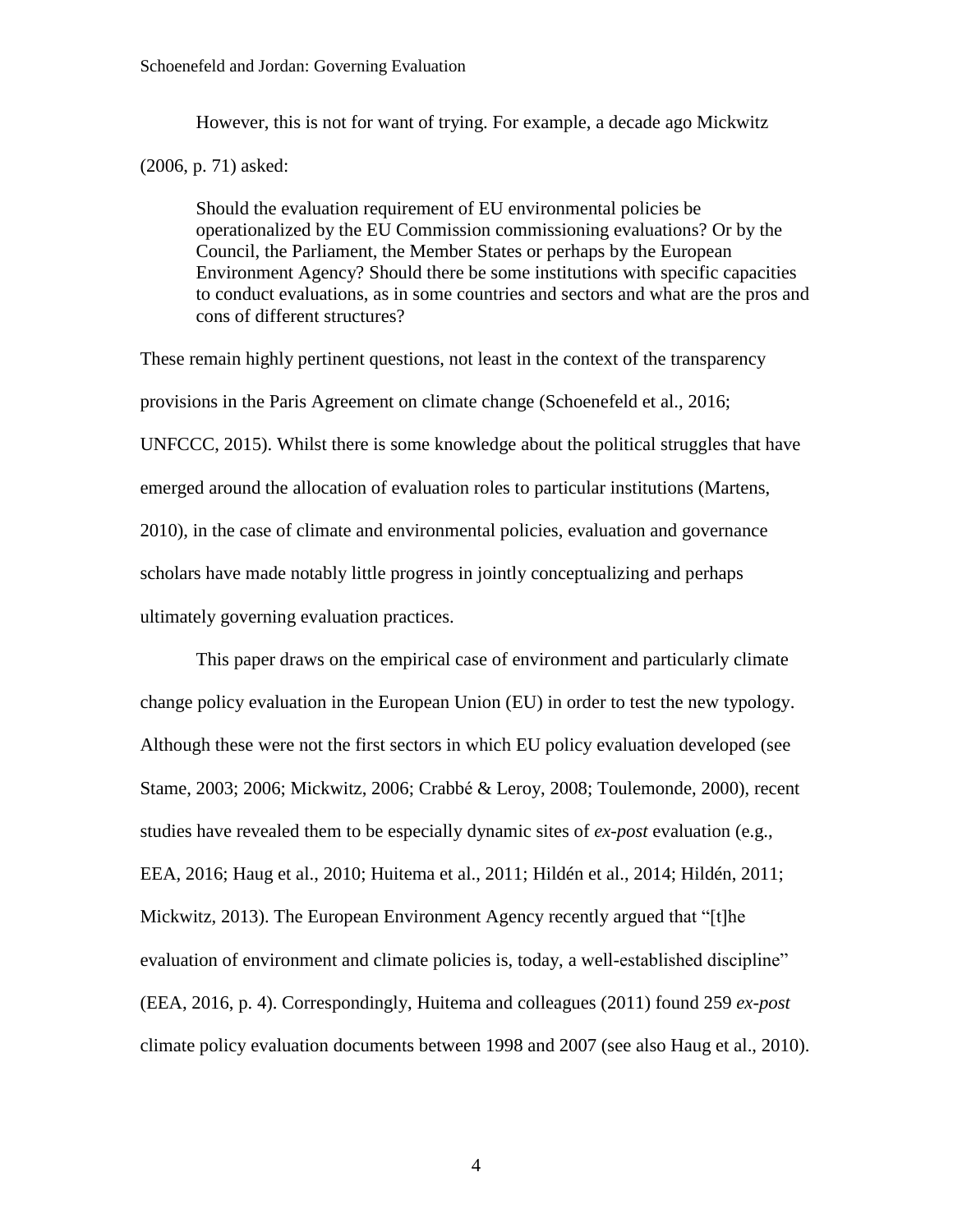Similarly, at the time of this writing, a German database of energy policy 'studies' lists 243 documents related to 'climate change'.<sup>2</sup>

Policy evaluation in the EU receives considerable attention from high-level policy actors (see Mickwitz, 2013), such as the European Commission (e.g., Mastenbroek et al., 2015), the European Environment Agency (EEA, 2016; Martens, 2010; Hildén et al., 2014), the European Court of Auditors (Stephenson, 2015) and the Member States (Furubo, Rist & Sandahl, 2002). Stern (2009) has estimated that the European institutions spend approximately 45 million Euros per year on evaluation; Hojlund (2015) has calculated that the European Commission alone employs 140 staff to manage it. However, government-driven climate policy evaluation activities remain highly differentiated across the EU, where countries such as Germany and the UK have significant evaluation capacities, but southern and new member states exhibit much lower activity levels (AEA, ECOFYS, Fraunhofer, & ICCS, 2009, p. 33; Jacob, Speer, & Furubo, 2015). Outside government, there are also many other actors, such as environmental groups, that should be accounted for (e.g., Haug et al., 2010; Hildén et al., 2014; Huitema et al., 2011; Mickwitz, 2013). Growing attention to evaluation and a wide variety of actors, practices, and evaluation outputs make climate policy a suitable area in which to explore the everyday practices and governance of evaluation within a single political system, namely the EU (see also Stern, 2009; Jacob, Speer & Furubo, 2015).

The remainder of this paper unfolds as follows: in the second section, the paper draws on evaluation literatures to review the important distinction between formal (i.e. state-led) and informal (i.e. society-led) policy evaluation actors. The third section draws

<sup>2</sup> http://www.forschungsradar.de/studiendatenbank.html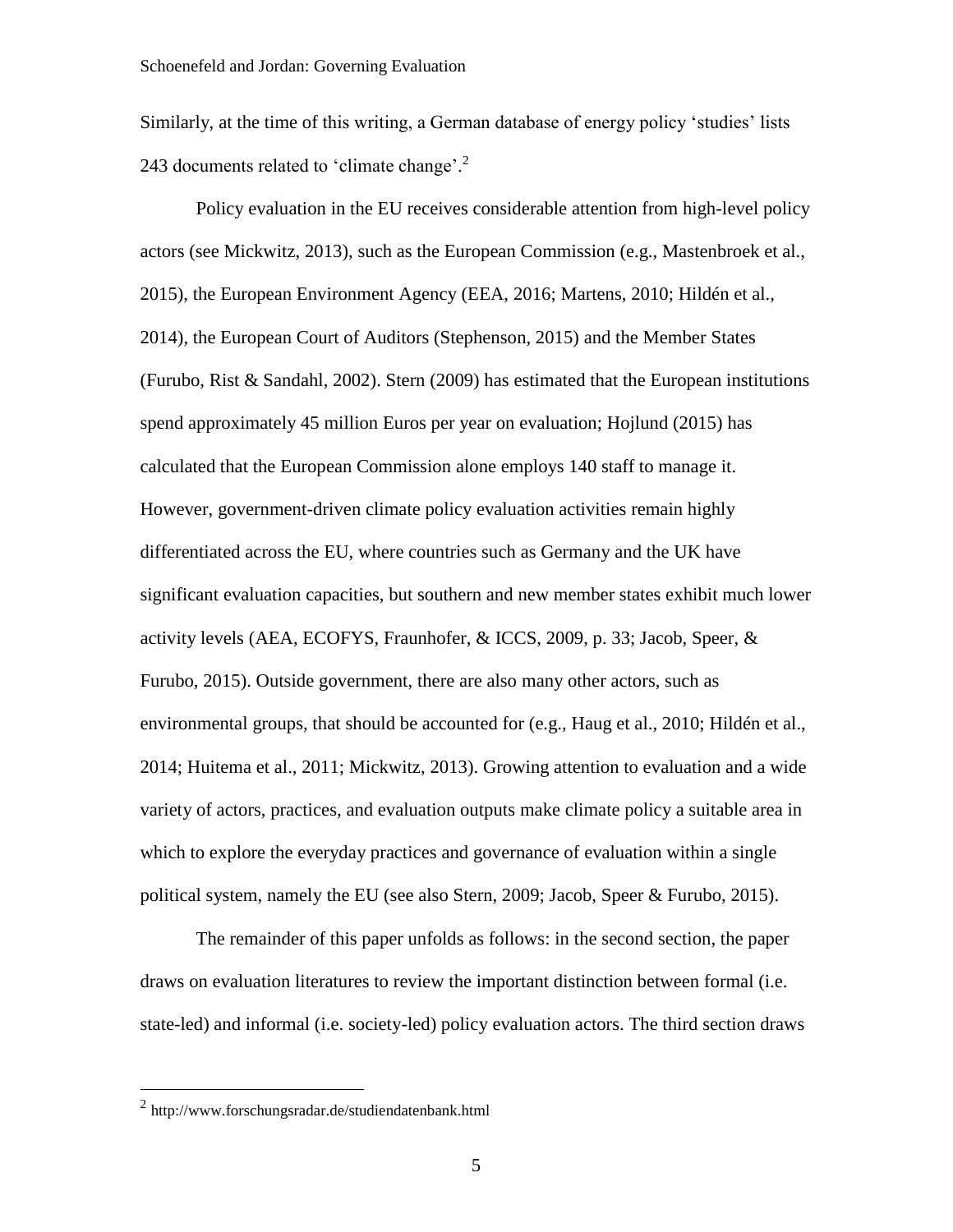on (polycentric) governance literatures to develop a second continuum ranging from hierarchical to polycentric ways of conceptualizing evaluation. These two continua inform a new typology, which the paper introduces in the fourth section, and then discusses in detail with a view to understanding on-going climate policy evaluation activities in the EU, as documented in the existing literature. The fifth section discusses our results and reflects on the fruitfulness of the typology as well as opportunities for new research.

### **Formal or informal evaluation?**

For analytical purposes, evaluation scholars have found it useful to distinguish between formal (i.e., government-driven) and informal (i.e., society-driven) modes of evaluation. In a ground-breaking article, Weiss (1993) distinguished between 'inside evaluation' conducted by people 'inside' government, and 'outside' evaluation by actors not linked with government (see also Conley-Tyler, 2005). Other researchers have developed the related notions of 'formal' versus 'informal' evaluation in the EU (Hildén et al., 2014; Huitema et al., 2011). Hildén and colleagues (2014) define formal evaluation as 'state-led' and informal evaluation as 'evaluation activities by non-state actors' (p. 885). Crucial for this paper is the fact that each mode comes with a set of potential strengths and weaknesses, which the following section considers.

### *Formal evaluation*

In-house or formal evaluators may have intimate knowledge of policy processes and the circumstances under which a particular policy emerged, which may in turn make the evaluation more attuned to these and other contextual variables (Weiss, 1993;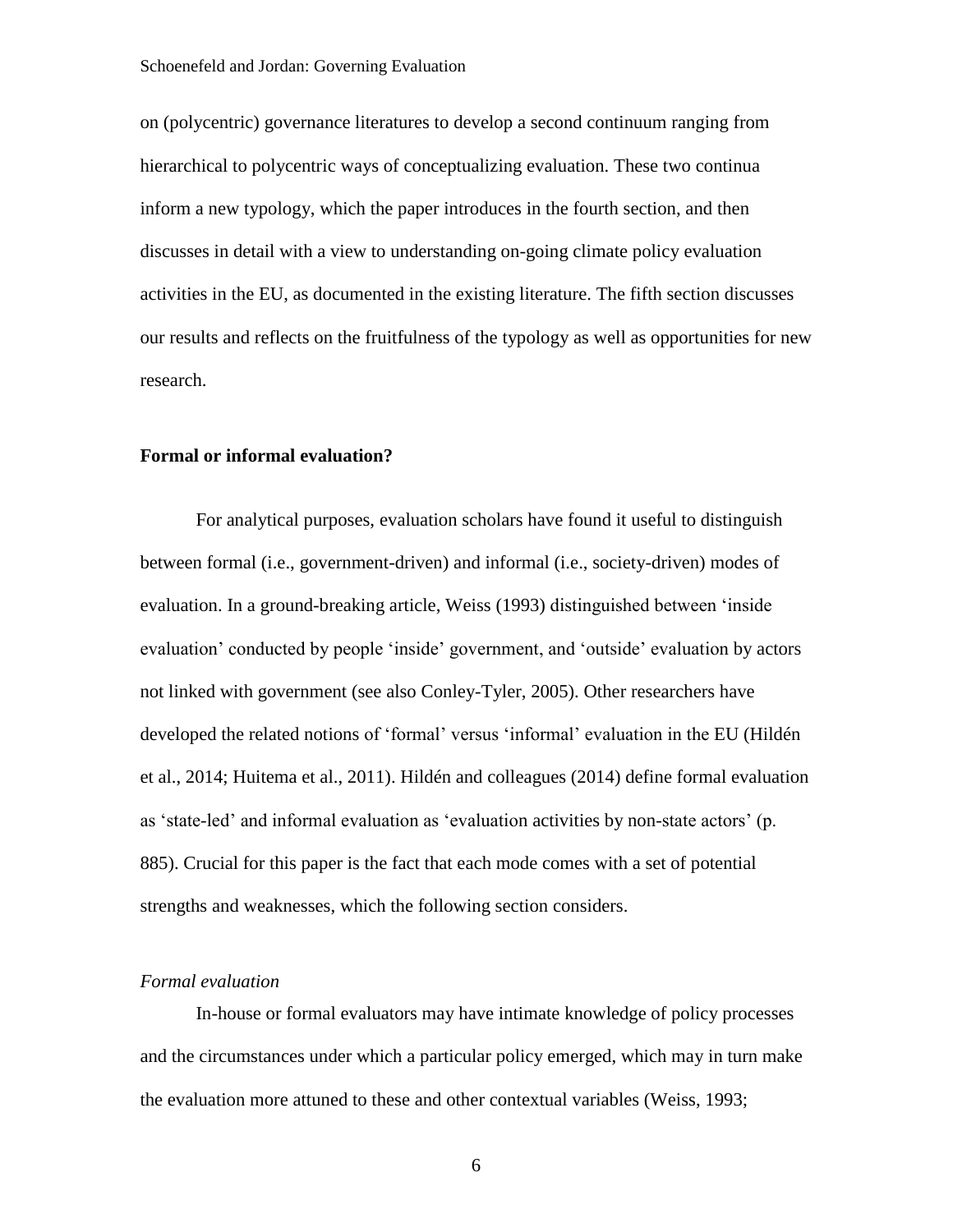Toulemonde, 2000). Careful attention to such factors may eventually facilitate the uptake of evaluation knowledge later on in the policy process (Weiss, 1993), an issue that remains a core concern amongst scholars evaluation (see, for example, Albaek, 1995; Chelimsky, 2006; Fischer, 2006; Hertting & Vedung, 2012; Patton, 1997; Toulemonde, 2000). Furthermore, if governmental actors fund evaluation activities, they may be under considerable pressure to act upon related findings, or respond to them publically.

Conversely, formal evaluation also has well known weaknesses. Evaluation findings by governmental evaluation actors may be less critical of a given policy and its outcomes than evaluative knowledge generated by non-state actors (Weiss, 1993). Political pressures to 'look good' and avoid negative evaluations may be immense and thus inhibit formal actors from being too critical. Or formal evaluators may knowingly or unknowingly seek evidence in order to support their pre-existing hypotheses or views on a policy by way of a 'confirmation bias' (see Nickerson, 1998). And if unfavourable evaluation results do emerge, governmental actors may have an incentive to suppress them or not draw attention to them if they are published – an important issue, given that evaluation can also inform public debates (Chelimsky, 2006). Evaluation scholars have long argued that it is important to protect the independence of evaluators within government (see Chelimsky, 2009).

Such political pressures also emerge when governmental actors commission organizations outside government to conduct evaluations. For example, evaluation criteria that policy-makers focus on may differ significantly from criteria that those who are subjected to a policy may perceive as adequate (Weiss, 1993; Majone, 1989, p. 168). Furthermore, the commissioning process may generate principle-agent relationships,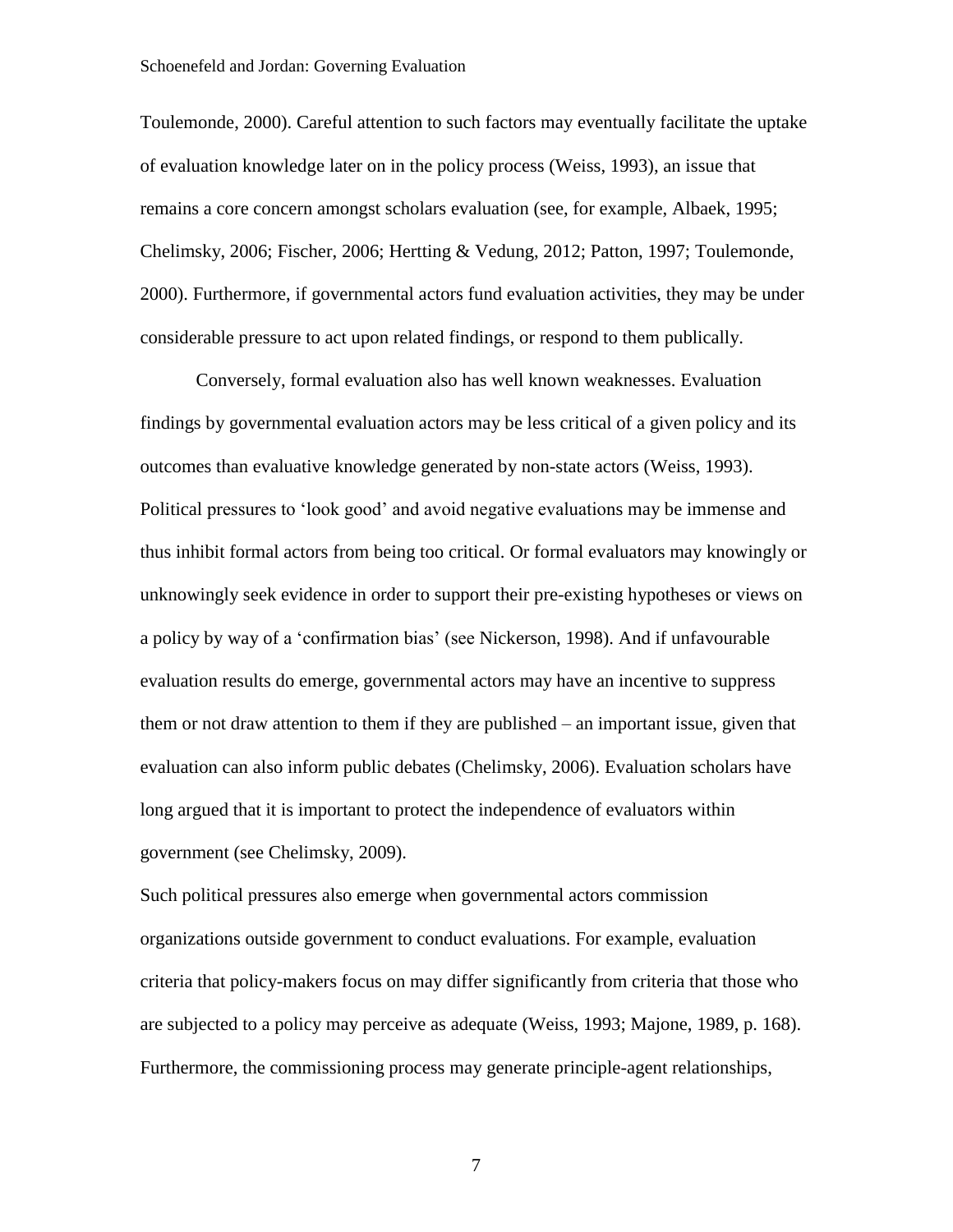which may trigger political struggles around policy evaluation. For example, a recent survey of evaluators in the UK revealed how civil servants have attempted to directly influence the outcome of evaluations (Hayward et al., 2013); another approach involves trying to frame evaluation findings in a more positive light (Weiss, 1993). According to Hayward and colleagues (2013), UK civil servants have used a range of strategies to achieve this, including controlling the research questions addressed by evaluations, or by enacting budgetary-turned-methodological constraints (such as not funding a control group). However, interference at earlier stages in the evaluation process appeared more popular than influence at later stages (Hayward et al., 2013). More recent research has confirmed the existence of these dynamics in other countries (see Pleger & Sager, 2016). Another tactic by those who see evaluation as a useless 'bureaucratic burden' has been to allow evaluators very little time to conduct evaluations, leading to superficial results (Toulemonde, 2000). In a similar vein, Stame (2004, p. 504) concluded that: "[e]valuation in Europe suffers from being too constrained by the demands of those who commission evaluations, and by the regulations that are put in place." In sum, the closeness of formal evaluators to the policy-process may make evaluations more realistic and facilitate uptake. However, the findings are likely to be less radical - indeed civil servants may have incentives to exert continuing influence over evaluators.

## *Informal evaluation*

By contrast, evaluations performed by non-state actors may take a more critical look at policies (Weiss, 1993). This is because informal evaluators may have fewer incentives to 'look good' or potentially downplay negative aspects of a policy. In fact, informal evaluators—or their funders—may conduct evaluations precisely to expose the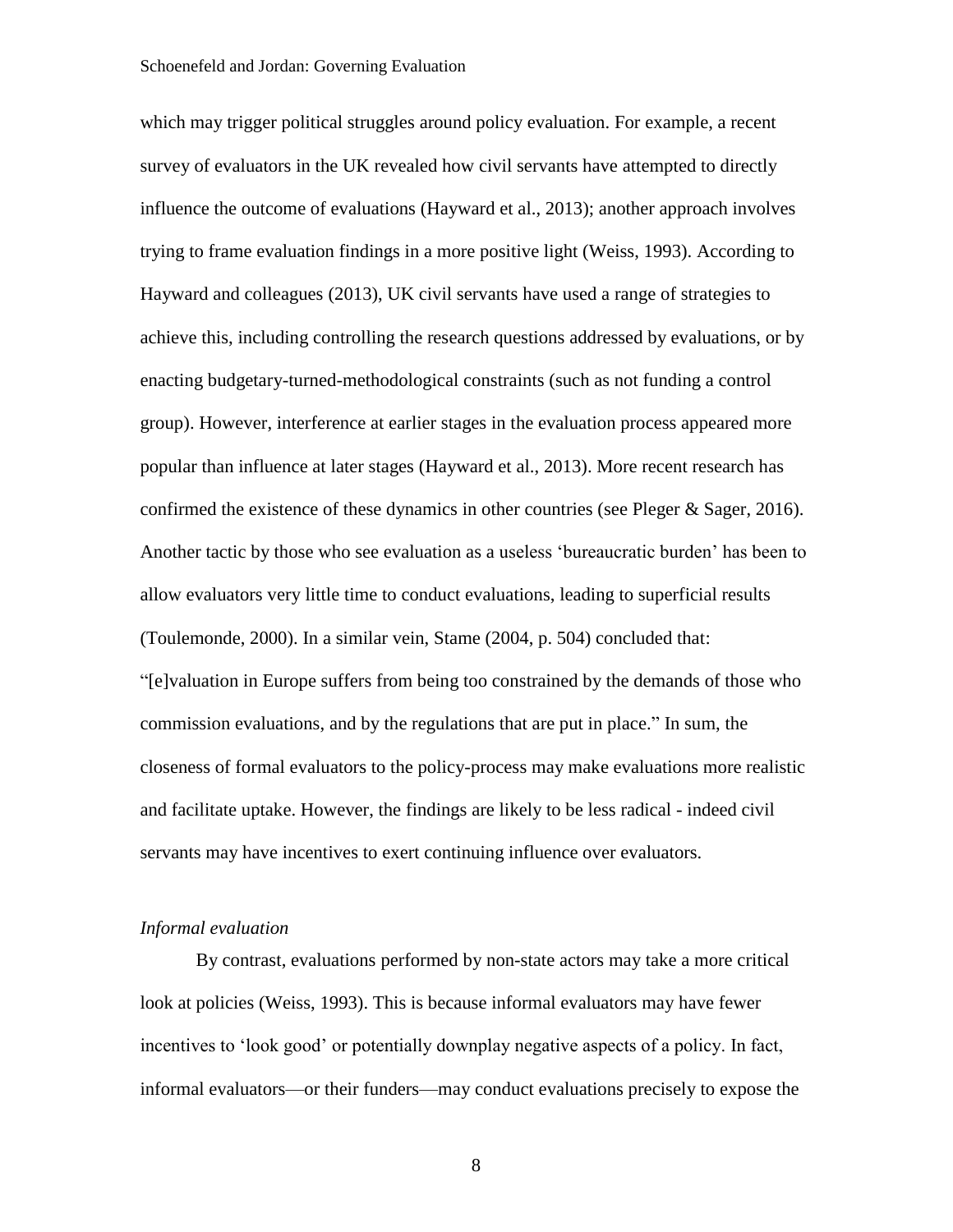shortcomings of policies in order to pressurise policy-makers to respond. The latter may generate substantial incentives to bring evaluation results into public discussions (see Chelimsky, 2006). By the same token, informal evaluations are more likely to be 'reflexive' (see Fischer, 2006), meaning that they may have more room to critically reflect on extant policy objectives. Informal evaluation may also employ a greater range of criteria (Mickwitz, 2013) in order to pay more attention to policy side effects (see Vedung, 2013) that may not feature in 'distance to target' policy evaluation exercises conducted by formal evaluators (Hildén et al., 2014). By drawing on non-governmental resources, informal evaluation may also be less affected by electoral and budgetary cycles, as well as shifting political priorities within government. Crucially, they may in principle emerge in the absence of central coordination and stimulation. Of course the true extent to which this happens remains an (open) empirical question.

Informal evaluation activities may also exhibit a range of potential weaknesses. Informal evaluators may not have detailed 'inside' knowledge and may thus overlook key aspects of a policy or be oblivious to the (political) process through which a policy first emerged (Weiss, 1993). More critical evaluation results may also prove much less palatable for policy-makers, thus leading to a lower uptake of evaluation knowledge or potentially even outright resistance. Informal actors may simply struggle to fund costly and rigorous evaluation exercises. For example, Löwenbein (2008) estimated a cost of about one hundred thousand Euros per evaluation of a German structural fund project. In comparison to many governmental actors, all but the most well-funded non-governmental actors may struggle to muster such resources (see Greenwood, 2011, p. 136-141). The aforementioned 45 million Euros spent by the EU institutions on evaluation every year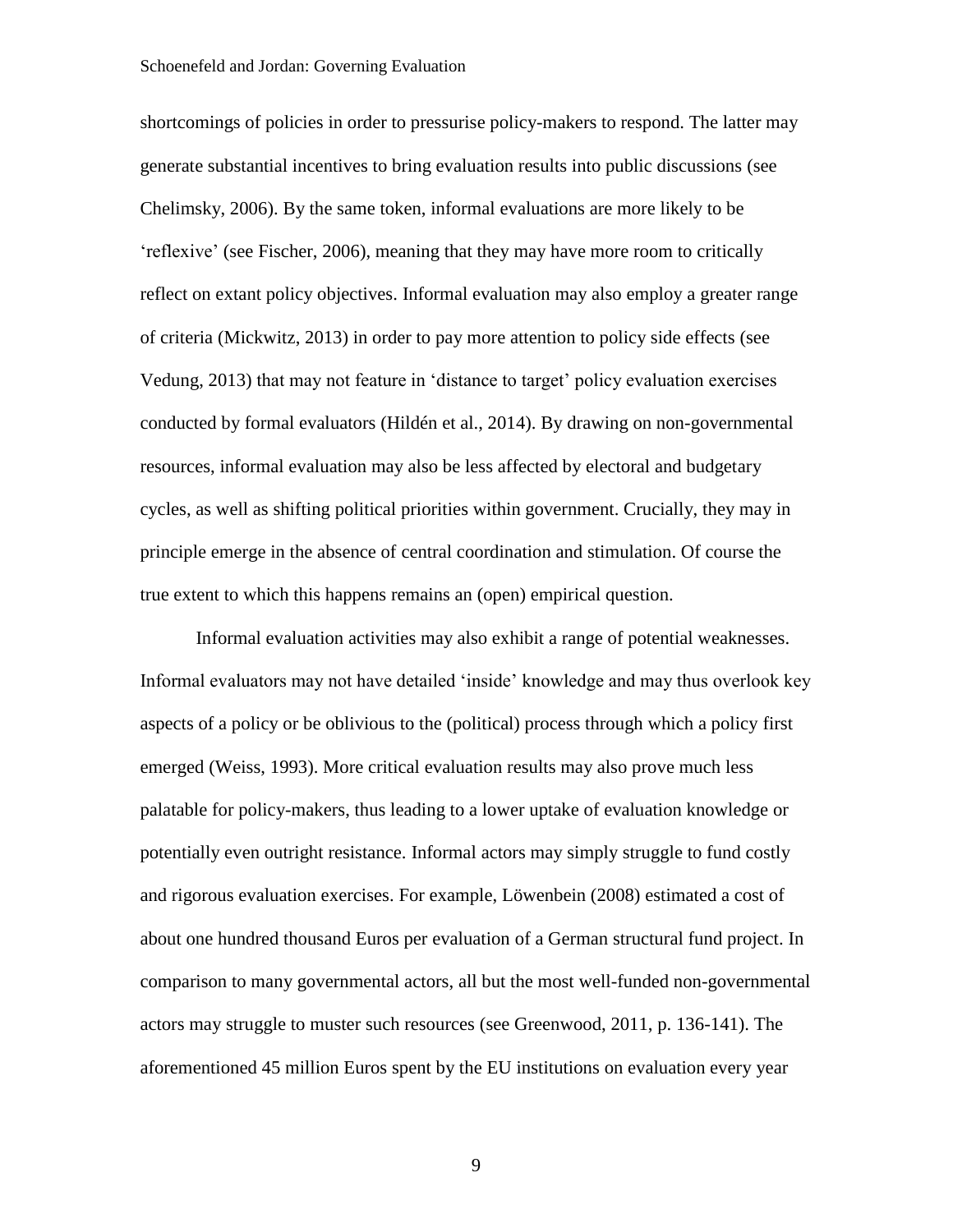(Stern, 2009), for example, amounts to more than ten times the total budget of the WWF's European Policy Office (which is one of the best-funded in Brussels).<sup>3</sup> By the same token, informal actors may also have vested interests that diverge from the interests of the wider public. If they have a more or less pre-determined view of preferred policy outcomes, it too can lead to 'confirmation bias'. Substantial funding (such as that available to the fossil fuel industries in the case of climate change) may generate a situation where 'money evaluates', rather than evaluators, compromising idealised visions of 'systematic' or 'pluralistic' evaluation (see Jacob, Speer & Furubo, 2015). In short, formal and informal evaluators and/or their funders may have considerable incentives to use policy evaluation as another weapon in policy battles. It is thus an open question as to whether evaluation activities really emerge organically from the bottom up - a point to which the paper shall return.

### *Summary*

 $\overline{a}$ 

With a view to individual policy evaluations, there are thus numerous considerations that flow from the involvement of formal and informal actors in evaluation (see Table 1). There is, in short, no approach which is obviously 'better' – each has strengths and weaknesses. Drawing on the work of polycentric governance scholars, it is likely that the efficacy of different approaches depends on their 'fit' with overall sociopolitical circumstances (see E. Ostrom, 1990). However, if evaluation is to contribute to a better understanding of socio-environmental systems, it cannot be limited to evaluating single policies. Thus a key question is how to govern the evaluation of multiple policies

<sup>3</sup> http://ec.europa.eu/transparencyregister/public/consultation/displaylobbyist.do?id=1414929419-24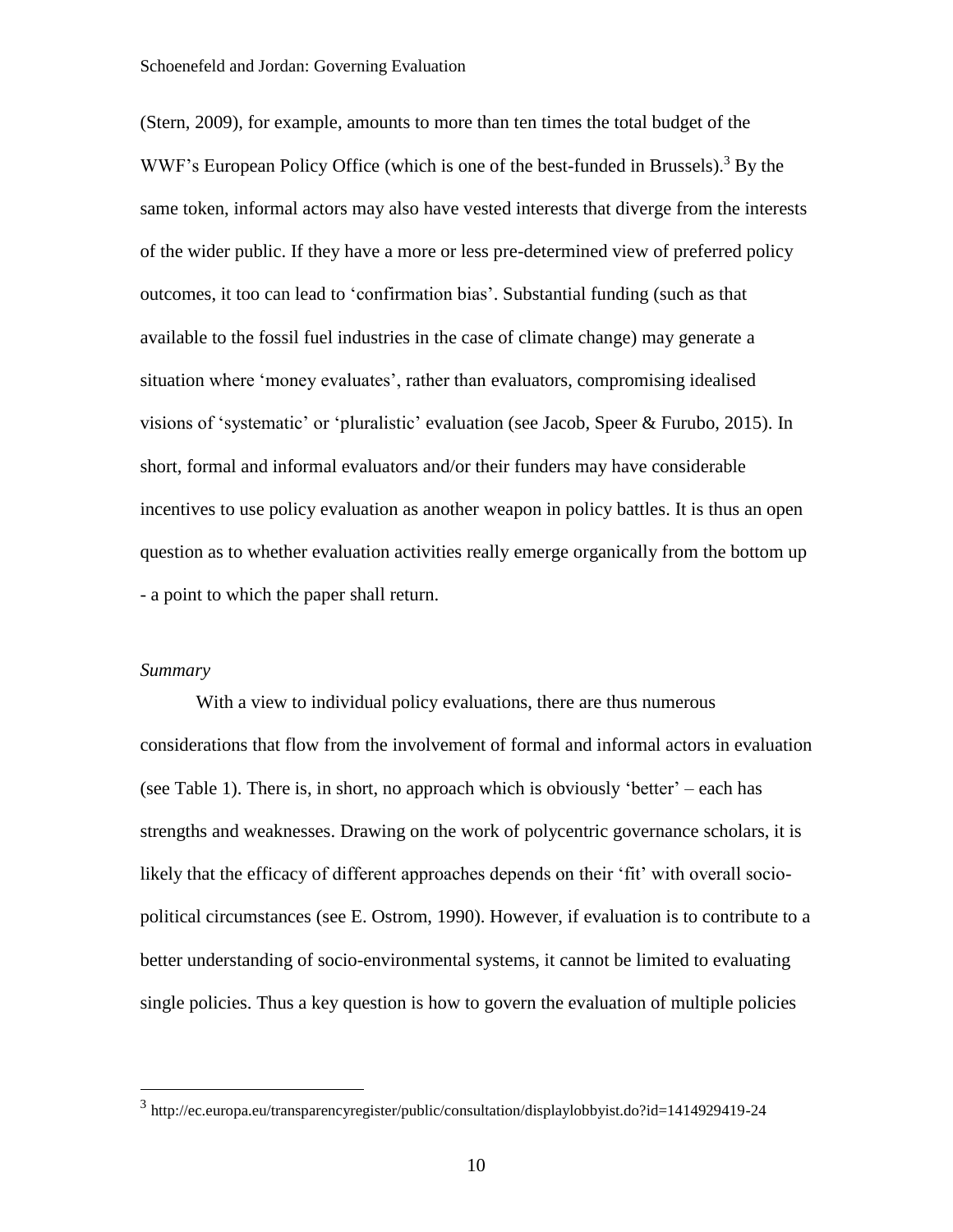across many scales and sectors of governance, such as exists in the EU. In the EU, governors have deployed well over one thousand separate policies to address climate change (Schoenefeld et al., 2016). The following section unpacks the strengths and weaknesses of two potential forms of organising evaluation activities, namely hierarchical and polycentric.

Insert Table 1 here.

### **Hierarchical or polycentric evaluation?**

So far, the discussion has more or less assumed one level of governance and hence level of evaluation activities. However, in line with many other governance processes, policy evaluation has evolved into an increasingly multi-level affair (see Hooghe & Marks, 2010; Stame, 2008). In order to capture this aspect, we differentiate between two ways of governing: hierarchical (or top-down evaluation) conducted and coordinated by a central actor; and more decentralised (or polycentric) potentially conducted by 'self-organising' evaluators. This section disentangles the strengths and weaknesses of each approach.

### *Hierarchical evaluation*

In principle, evaluation activities organised by a single actor – which could be but need not necessarily be a state - exhibit several strengths. A single evaluator (or institution) may be able to set common evaluation standards and thereby make the results across multiple policies more comparable, which is a key concern, especially regarding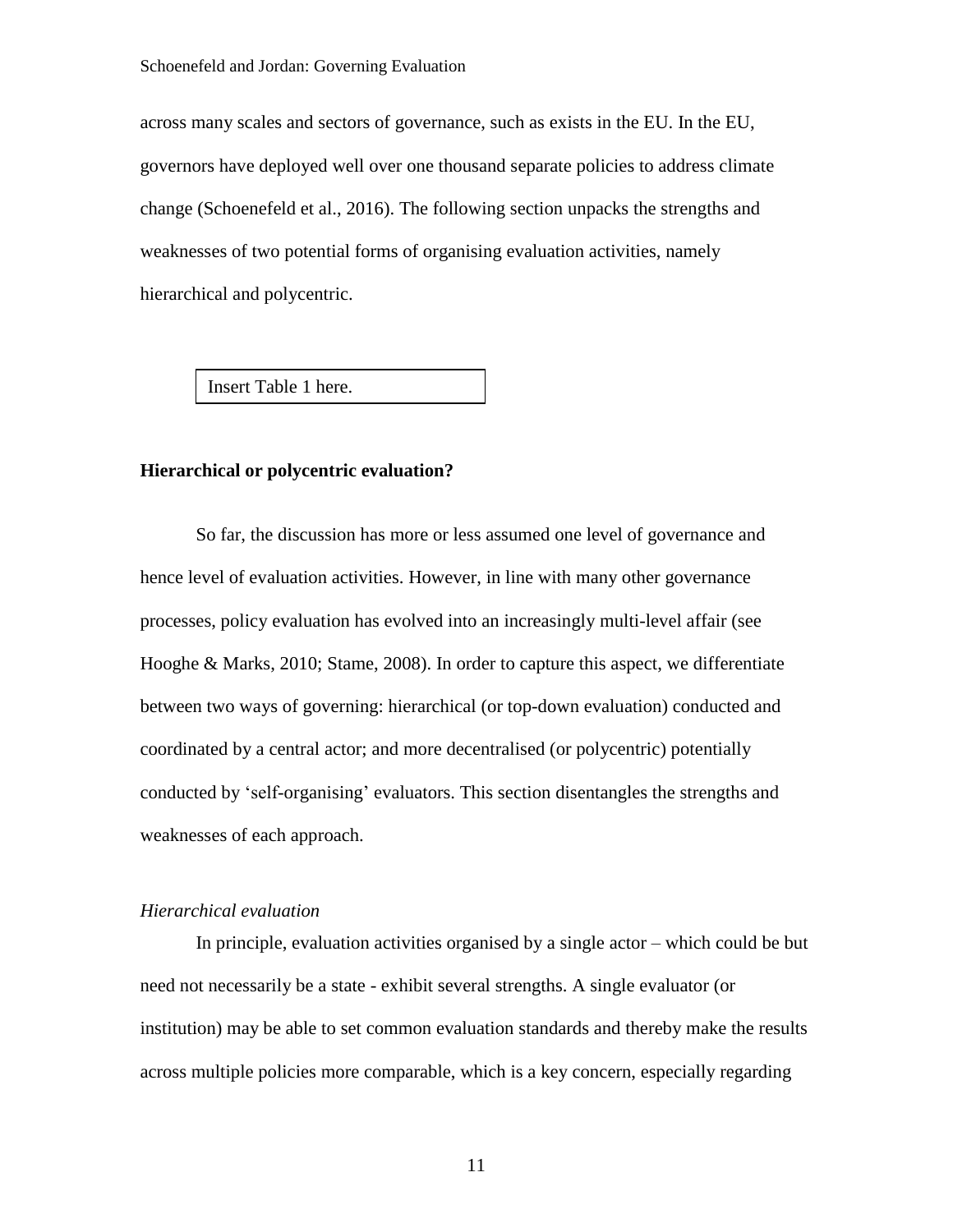climate policy (e.g., Aldy & Pizer, 2015; Aldy, Pizer & Akimoto, 2016; Feldman & Wilt, 1996; Purdon, 2015; Schoenefeld et al., 2016). A single evaluator may also have greater resources than multiple smaller actors, which may translate into stronger evaluation capacities. Hierarchical evaluation can also facilitate the coordination of evaluation activities in order to avoid duplication of costly analysis, and provide one central location from which evaluative knowledge diffuses. Crucially, a central actor may be able to exert the 'political pressure' needed to foster effective coordination of evaluation (for related arguments on policy coordination, see Jordan & Schout, 2006, p. 271; Peters, 1998). For example, De Burca and colleagues (2014) suggest that in a context of 'global experimentalist governance', "a new kind of centre [is required], pooling information and organizing peer evaluation of it, and on occasion responding to (or invoking the threat of) a penalty default" (p. 478-79).

By the same token, hierarchically-organised evaluation may also suffer from several weaknesses. For example, streamlined standards may prove insensitive to contextual effects, such as (un)intended side effects, which can be crucial factors in judging the success and/or failure of particular policies (e.g., E. Ostrom, 2010; Thompson, Rausch, Saari, & Selin, 2014). For example, the Intergovernmental Panel on Climate Change (IPCC), the main provider of authoritative scientific advice to governments, has highlighted many potentially beneficial side effects of climate policy. But it remains questionable whether standardising evaluation adequately captures them all (Somanathan et al., 2014). Furthermore, centrally organised evaluation can be perceived as a way of 'policing' policy performance aimed at control, which could potentially provoke resistance from lower-level actors (see Stame, 2008; Schoenefeld et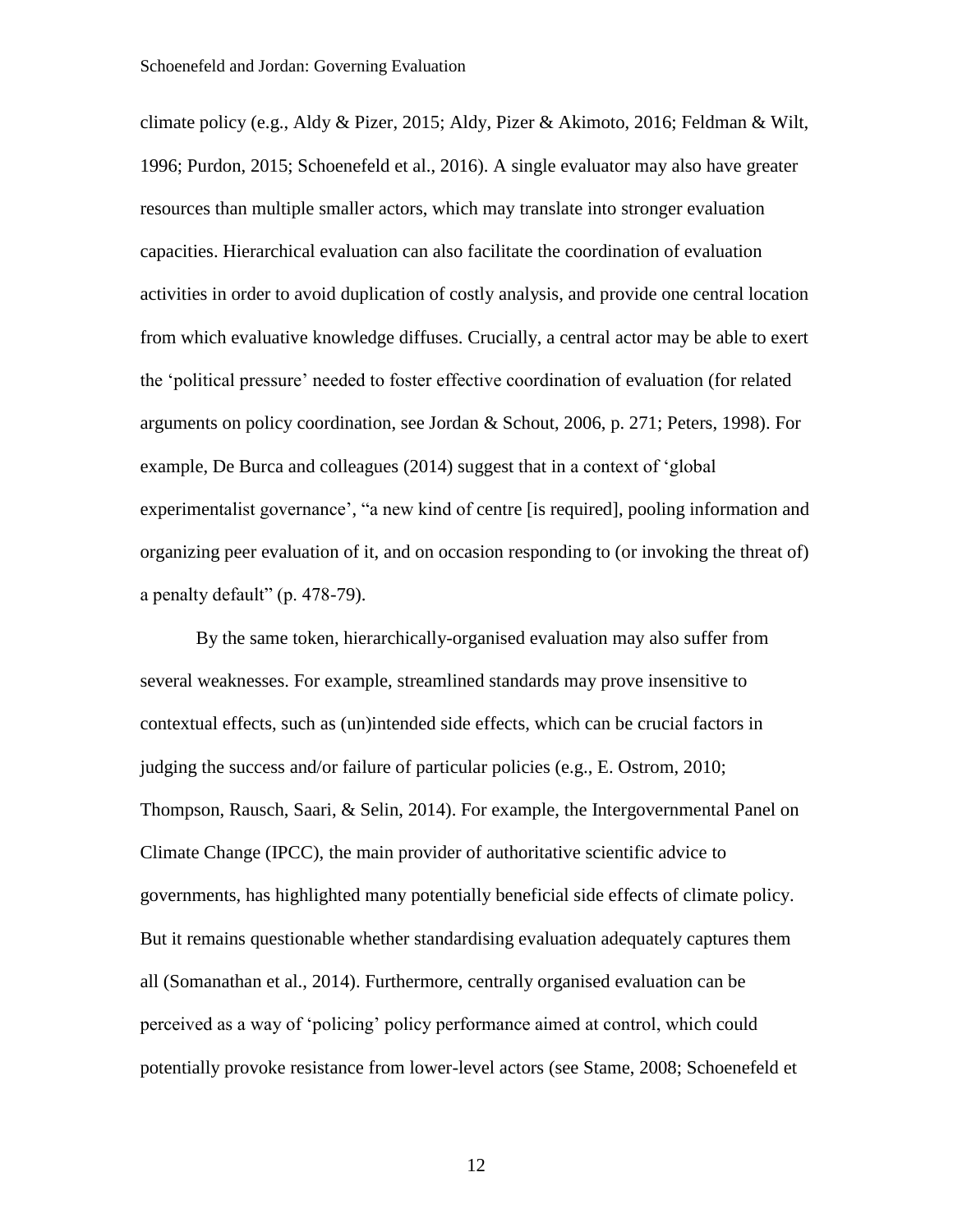al., 2016). If such resistance morphs into minimal or even no cooperation, the quality of evaluation may suffer since evaluators may for example depend on information from the actors who are being evaluated (Chelimsky, 2006). Hierarchically organised evaluation may also suffer from higher risks of systemic failure, given that it may be difficult to change approaches and standards if they prove unsuitable (for the general argument, see E. Ostrom, 2010). Or it may simply miss more innovative policies, which have not yet been incorporated into formal monitoring and evaluation systems. Finally, in many settings, such as the United Nations Framework Convention on Climate Change (UNFCCC), a single, hierarchical evaluation actor may simply be politically infeasible in the short term.

### *Polycentric evaluation*

If, as Carlsson (2000) suggests, complex policy environments benefit from more bottom-up evaluation methodologies, then what about the actors that function at 'the bottom'? The strengths and weaknesses of polycentric evaluation are the inverse of hierarchical evaluation. Polycentric evaluation in principle exhibits more flexibility and sensitivity to context as evaluators can adjust evaluation criteria to local circumstances. According to classic arguments by polycentric governance scholars, this flexibility translates into lower risk of systemic failure, because evaluators can address problems locally, and failure in one part of the evaluation system does not necessarily generate systemic failures (see E. Ostrom, 2010). Furthermore, more local evaluation may lead to more local ownership of evaluation results, and reduce perceptions that they are being 'policed' from the top. Local ownership could also lead to a greater uptake of evaluation knowledge. Finally, local actors may face incentives to spread their evaluation findings to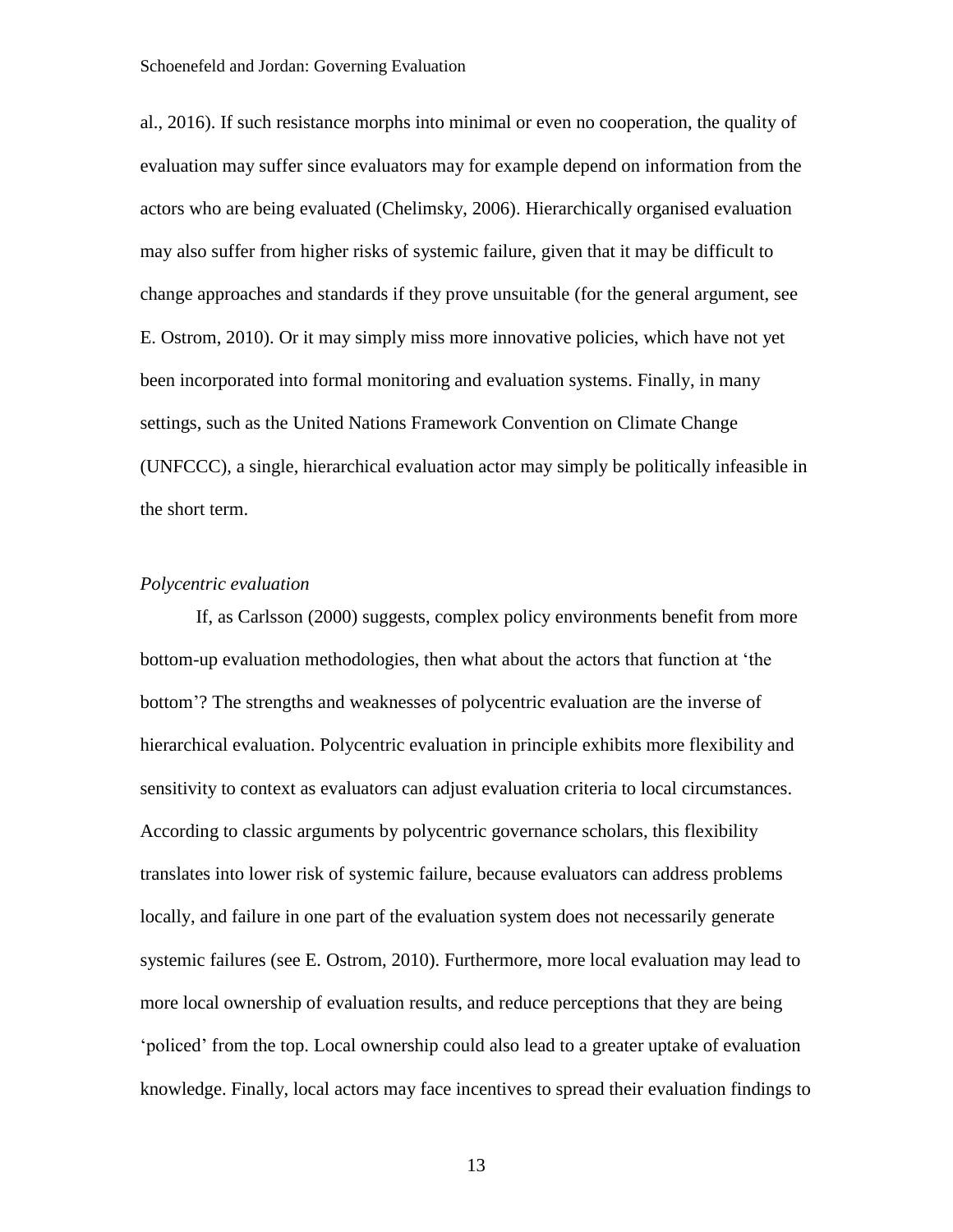others and even profit from them. Particularly early adopters may want to share their experiences with others and thus engage in consulting activities. Crucially, polycentric evaluation does not rely on a single evaluation actor and thus proves more suitable to situations in which a dominant governor does not exist, as is currently the case with many transnational efforts to address climate change (Chan et al., 2016; Ostrom, 2014; Widerberg & Stripple, 2016).

Polycentric evaluation may, however, also exhibit a range of weaknesses in the absence of a central coordinator. Multiple, localised evaluation standards may stifle the ability to compare evaluation results across multiple policies and draw cumulative conclusions. Whether or not conversion in evaluation methods and standards happens without coordination remains an open question. Relatedly, if evaluation approaches and standards change frequently, it can become difficult if not impossible to track policy development over time. This may be particularly problematic for policies with long life spans, such as those in the climate change area. Given the cost of some evaluation activities (see, for example, Löwenbein, 2008), evaluation and evaluative knowledge may not be freely available, and thus be subject to of collective action dilemmas identified in earlier literatures (e.g., Ostrom, 1990). Furthermore, while early adopters of evaluation may be keen to share their findings with others, the incentive to share lessons from failed attempts may be much lower or even non-existent. Such experiences are just as important as those related to success, because they can prevent others from similar mistakes. But who will communicate those failures and related insights?

Not all agree, however. A key insight from the polycentric governance approach (see E. Ostrom, 1990; V. Ostrom, 1999) is that local actors may enjoy considerable self-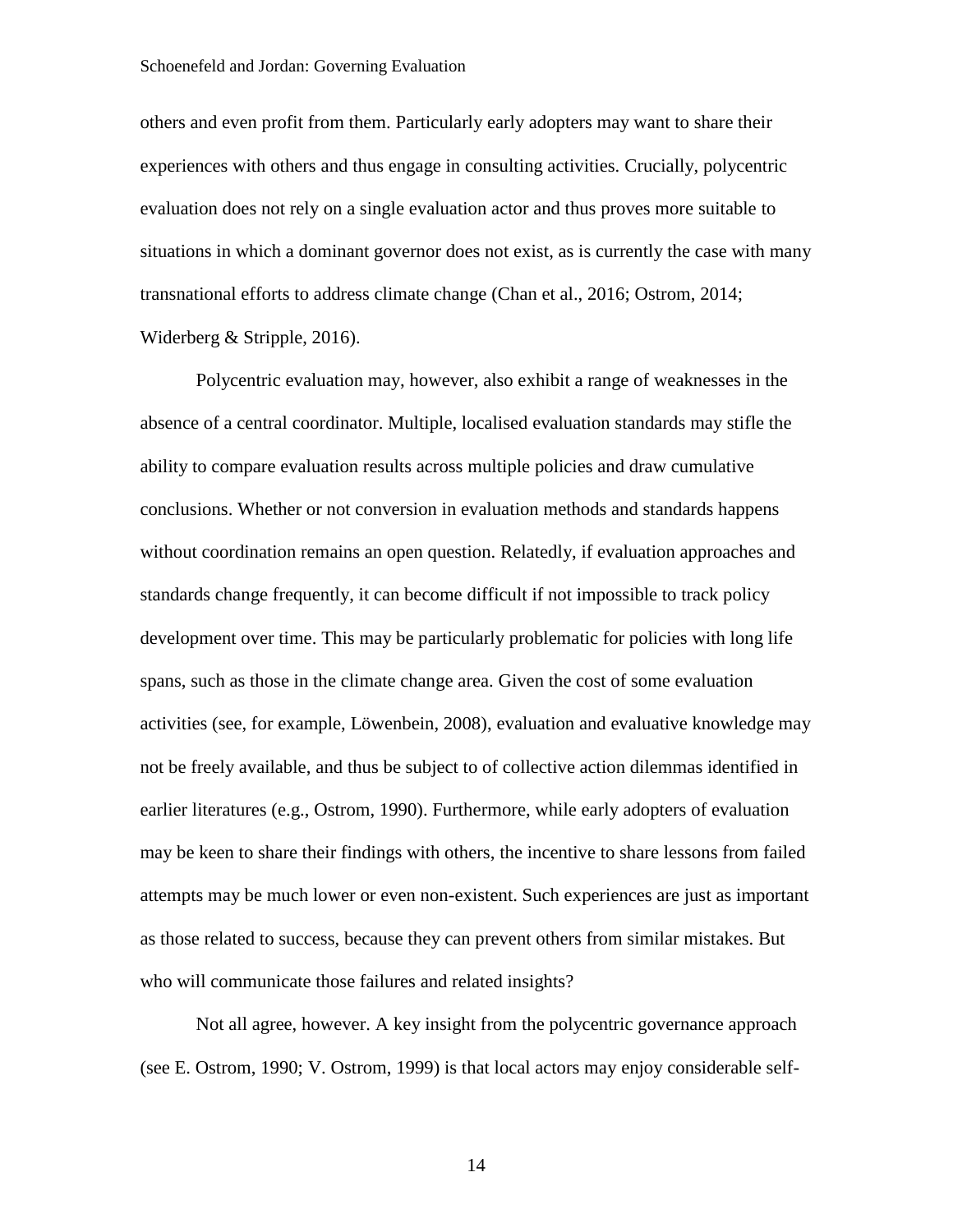governing capabilities. In recent decades, empirical evidence has emerged which emphasises how local actors manage to build enduring institutional systems to monitor and govern their local resource use (E. Ostrom, 1990). They may be in a better position to govern evaluation in ways that better fit local contexts (E. Ostrom, 1990). In such circumstances, panaceas (i.e. 'one-size-fits-all' approaches based on abstract reasoning from first principles) are less likely to work (E. Ostrom, Janssen, & Anderies, 2007). But do these insights hold for all evaluation activities? While Elinor Ostrom (2005, p. 280) argued that local actors may in principle have the capacity to pool resources in order to conduct evaluations, it remains unclear whether and to what extent the self-organisation of evaluation is indeed an empirical reality.

### *Summary*

Taken together, governing evaluation activities hierarchically or polycentrically comes with a range of potential strengths and weaknesses, which Table 2 summarises.

Insert Table 2 here.

### **Governing Evaluation**

So far, our discussion has revealed that there is no inherently 'better' way of governing evaluation. In fact combining the two dimensions produces a  $2\times2$  typology which opens up a range of potential combinations of strengths and weaknesses. Figure 1 details four key modes of governing evaluation given that both dimensions (formal/informal, hierarchical/polycentric matter. This section asks to what extent it is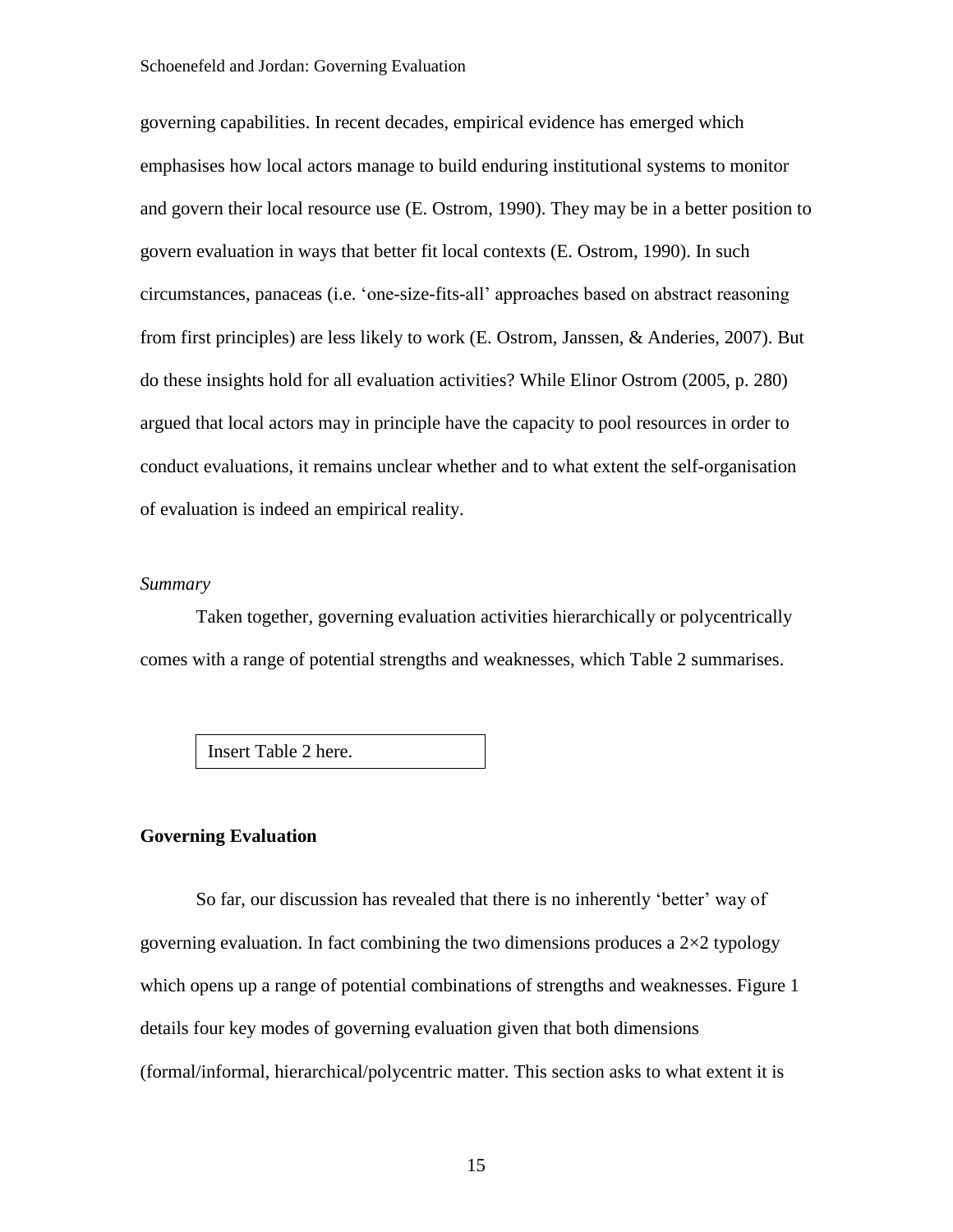possible to use this typology to comprehend on-going evaluation activities, and thus potentially explore new ways of governing them in the future. Importantly, our typology includes both actor types (the two continua) and the standards and methods used by these actors (in each of the quadrants). This section draws on the existing literature in order to explore the extent to which these four modes can be detected in the EU. In doing so, it seeks to provide a basic 'plausibility probe' (Eckstein, 2000) of our typology to assess its ability to organize extant empirical knowledge and comprehend potential new ways to govern evaluation.

Insert Figure 1 here.

### *Formal common standards and methods*

The top left corner of Figure 1 harbours formal common standards and methods enacted by governmental actors in a hierarchical fashion. At the EU level, considerable efforts have been made to harmonise and institutionalise evaluation practices. The European Commission – arguably one of the most important advocates and exponents of evaluation in the EU (Mickwitz, 2013) – has published a series of communications which have sought to encourage and systematize evaluation (European Commission, 1996; 2007; 2013). A 2007 communication includes a set of evaluation standards in order to streamline evaluation, as older standards were perceived to be unable to produce high-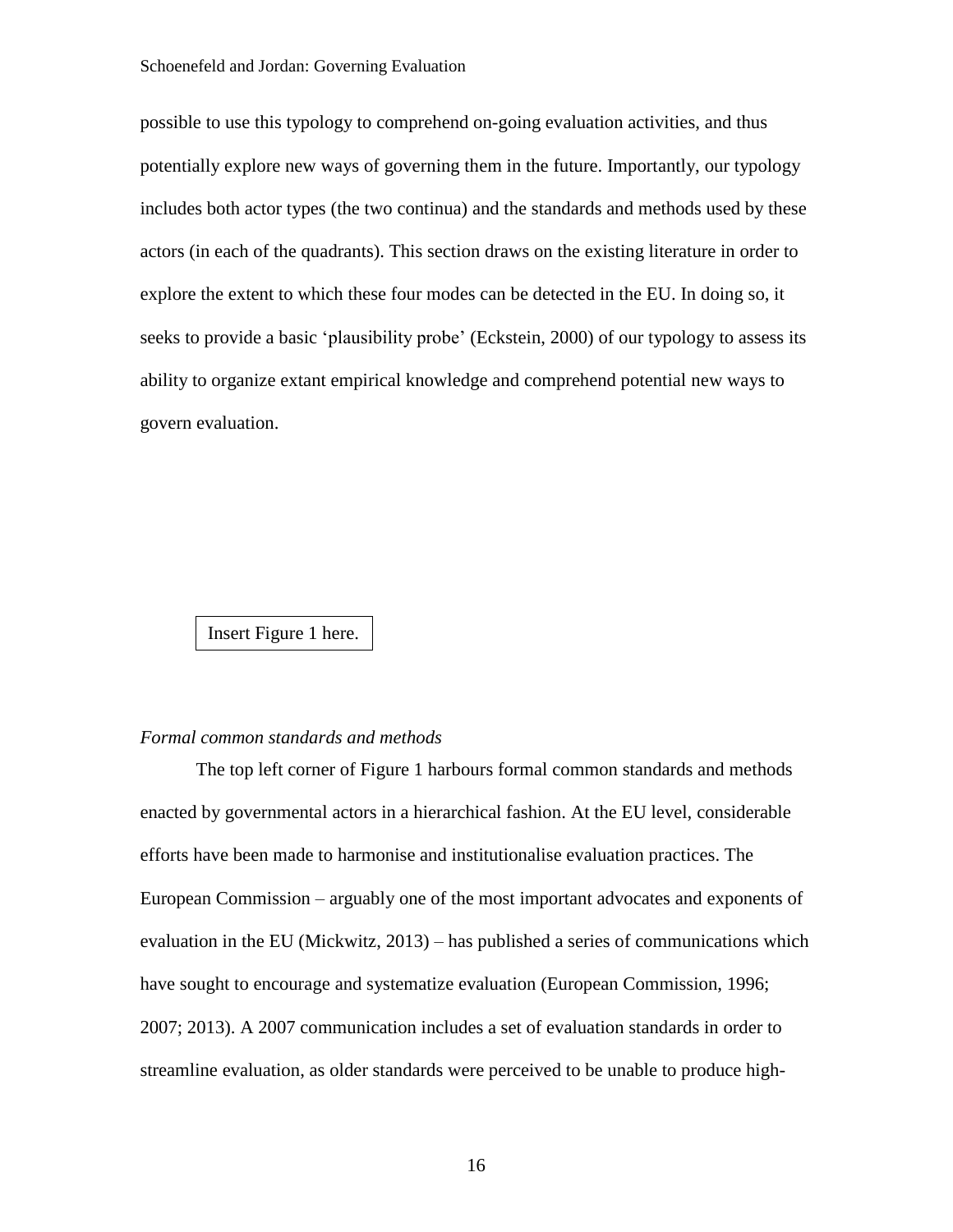quality evaluations. However (and in line with our conceptualisation), the limitations of its approach quickly became apparent to scholars. For example, Mickwitz (2013) pointed out that the 2007 evaluation standards did not include side effects. Furthermore, the 2007 communication clearly highlighted the tension between hierarchical control and evaluator independence by asserting that "evaluators must be free to present their results without compromise or interference, although they should take account of the steering group's comments on evaluation quality and accuracy" (European Commission, 2007, p. 23). Evidence from the UK and other countries (see Hayward et al., 2013; Pleger & Sager, 2016) raises doubts about the feasibility of maintaining such a stance. Stern (2009) too wrote that at EU level "there is a widespread perception in the evaluation community that independence is not always highly valued" (p. 72).

Hierarchical forms of evaluation can also trigger considerable resistance from lower levels (Stame, 2008), a tendency which can certainly be observed in EU climate policy. As signatories of the UNFCCC, from 1993 the EU member states implemented greenhouse gas emission and eventually policy reporting requirements through a bottomup 'Monitoring Mechanism' (Haigh, 1996; Hyvarinen, 1999). Although many EU member states have signed up to the need for more *ex-post* evaluation in principle, in the area of climate change they were reluctant to centralise climate policy monitoring in the European Commission or the European Environment Agency (Hildén et al., 2014; Schoenefeld et al., 2016), even though greater standardisation had been repeatedly recommended by researchers (Mela & Hildén, 2012). So although the Monitoring Mechanism has been revised twice (in 2004 and 2013 respectively)<sup>4</sup>, "[...] less than  $10\%$ 

<sup>4</sup> http://ec.europa.eu/clima/policies/g-gas/monitoring/index\_en.htm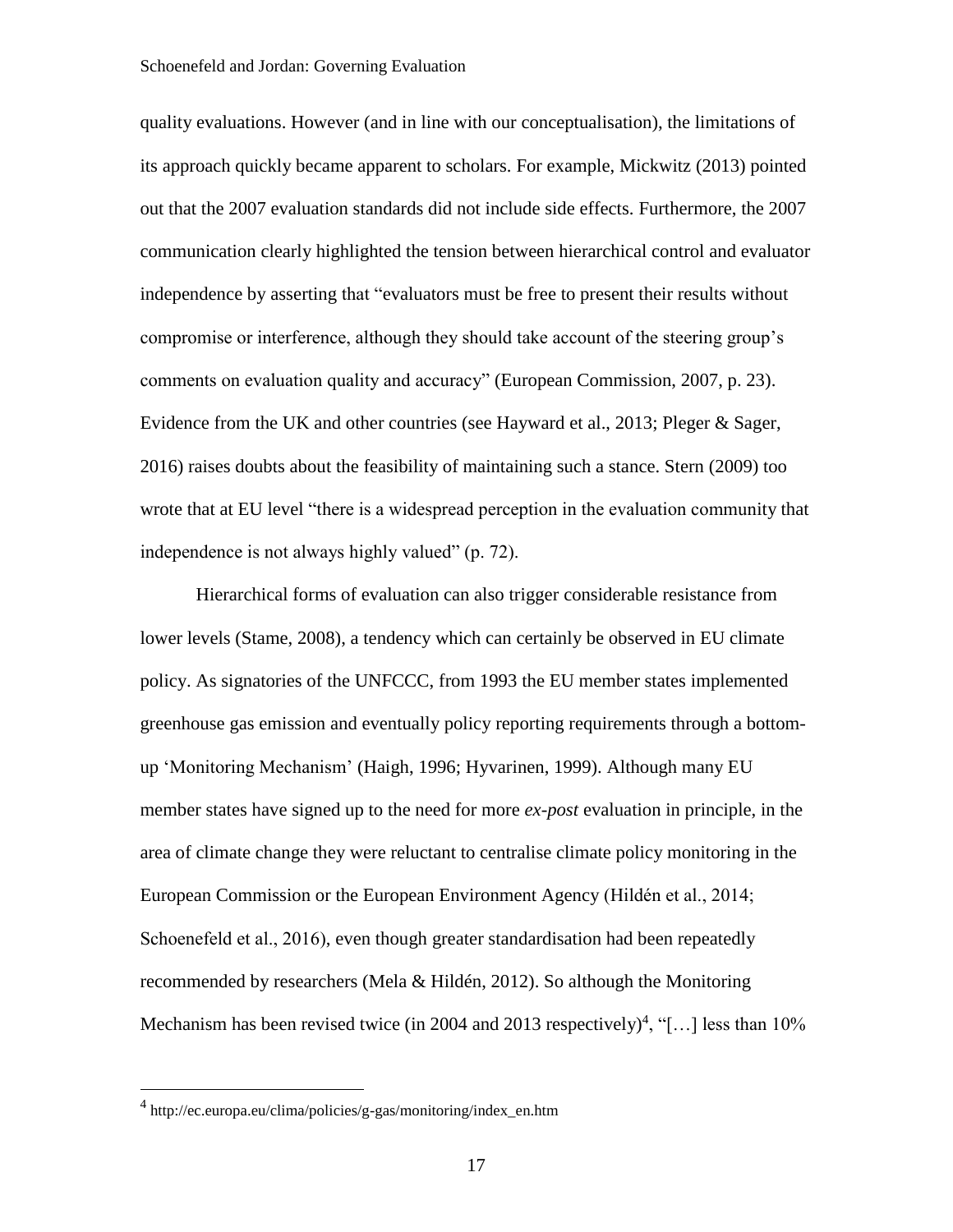of the entries in the 2011 reporting cycle included quantitative data based on *ex post* evaluations […]" (Hildén et al., 2014, p. 898). In other words, most of the monitoring generates *ex-ante* predictions of what member states *hope* their policies will deliver (Hildén et al., 2014; Schoenefeld et al., 2016). Furthermore, EU member states are reluctant to allow the Commission to elicit more detailed, policy-specific data; many prefer to report on the effectiveness of 'bundles' of policies rather than individually (Hildén et al., 2014). Withholding information on individual policy instruments could be one strategy to mask the ineffectiveness of particular policy instruments in order to protect particular 'instrument constituencies' (Voß & Simons, 2014; see also Kerr, 2007). Taken together, while the EU has regularly estimated the impacts of its climate policies since the early 1990s, little of this activity draws on *ex-post* data; in fact there is considerable political resistance to giving EU-level actors more control (Schoenefeld et al., 2016).

Meanwhile, the Commission has also tried to harmonise climate policy evaluation among member states. In 2009 and 2012, it commissioned two studies with a view to streamlining standards (AEA et al., 2009; Öko-Institut, Cambridge Economics, AMEC, Harmelink Consulting, & TNO, 2012). However, these studies were rather critical of harmonisation. For example, the Öko-Institut (2012, p. iv) identified various obstacles to methodological streamlining, concluding that there was no 'one size fits all' solution to evaluation (see also Toulemonde, 2000). On-going technical disputes over measuring the greenhouse gas content of certain sources have further undermined efforts to promote greater centralisation. A controversy between the EU and Canada over the cumulative greenhouse gas emissions from the production of oil from tar sands showed that even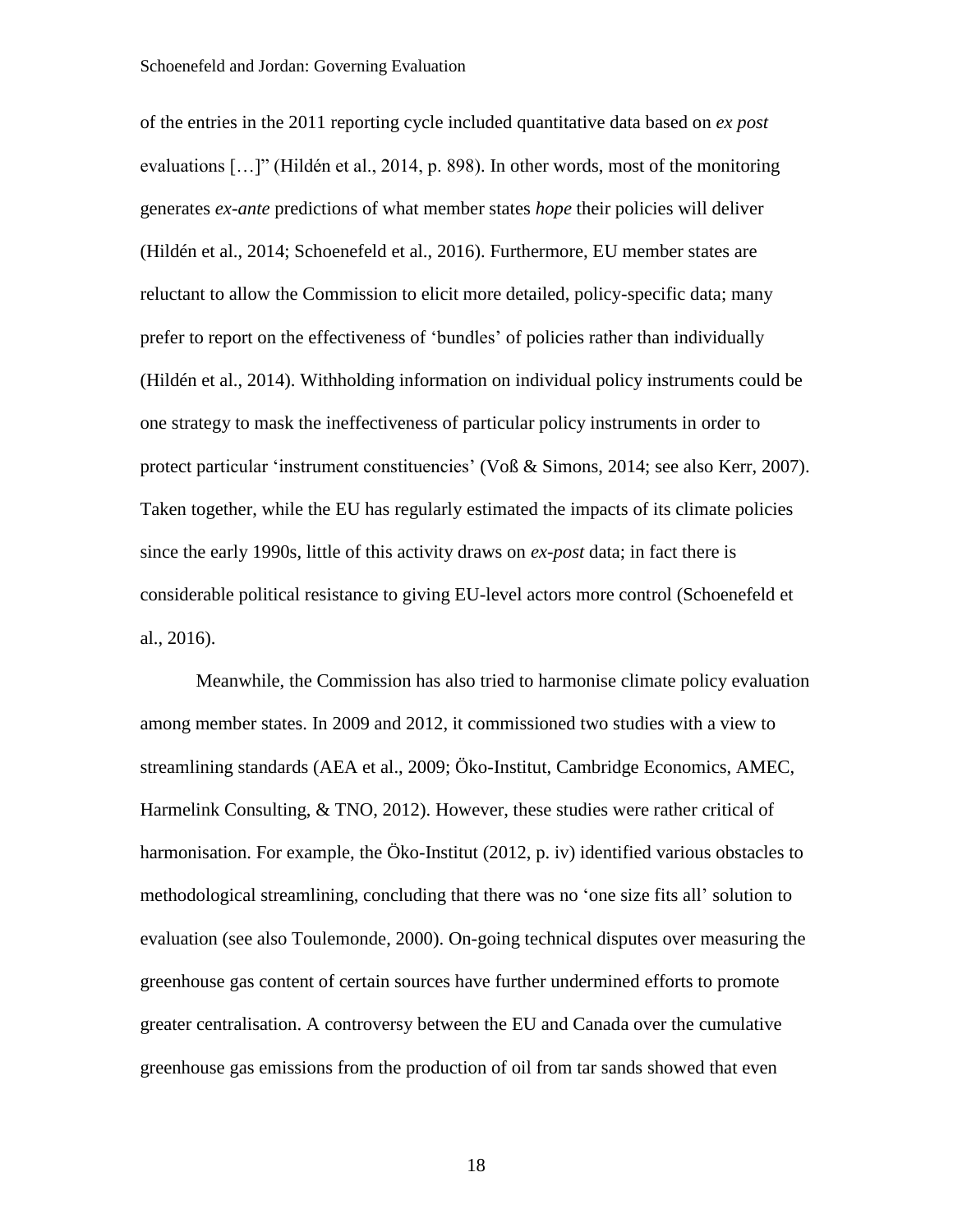relatively technical estimates about the greenhouse gas content of certain fuels can at times become intensely political (see Neslen, 2011). It is also worth noting that the drivers of centralisation vary considerably at the EU member state level: Mela and Hildén (2012) found that the UK had issued considerably more guidance than other EU member states.

Taken together, enacting common evaluation standards and methods has created intense political conflict (Schoenefeld et al., 2016). However, EU member states have often attempted to relegate this to the domain of the 'unpolitical' (see Hildén et al., 2014). Thus, while governmental actors appear to be investing in evaluation (see above), the other putative strengths of more top-down and hierarchical approaches have not yet materialized, namely with a view to generating common evaluation and monitoring standards.

### *Informal common standards and methods*

The right top quadrant of Figure 1 contains common standards and methods, enacted by societal actors, who also engage in evaluation activities. One prominent example is the 'European Environment Evaluators Network' (EEEN), which belongs to the much larger, international 'Environmental Evaluators Network'. It aims to bring environmental evaluators together in order to facilitate knowledge exchange.<sup>5</sup> However, while a range of formal and informal actors are now involved, the original impetus for this network appears to be formal, driven by the United States (US) Environmental Protection Agency and the US-based National Fish and Wildlife Foundation, a non-profit

<sup>5</sup> http://www.environmentalevaluators.net/purpose/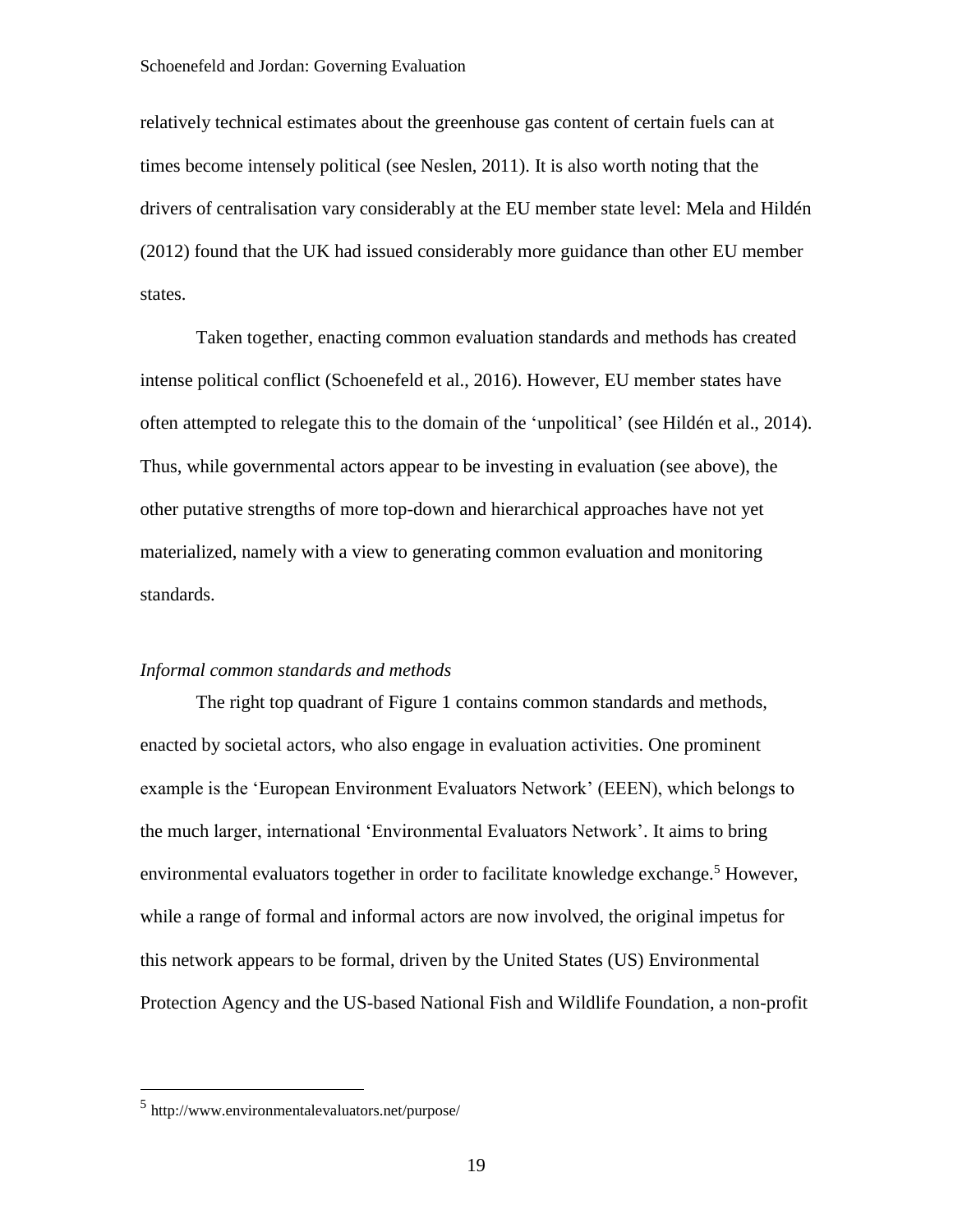grant-giving conservation organisation overseen by the US federal government<sup>6</sup>. Rather than proposing evaluation standards, these organisations endeavour to spread evaluation knowledge and 'best' practice. Another, more climate policy-focused example is Climate-Eval<sup>7</sup>, a "community of practice set up by the IEO [Independent Evaluation Office of the UN's Global Environmental Facility] with donor support in 2008…" (Uitto, 2016, p. 111). It maintains an email list, publishes guides on policy evaluation (see Woerlen, 2013), and maintains a database of evaluation studies. Similar to the EEEN, this is an international 'community of practice' that works through informal, peer to peer knowledge exchange and learning. This approach has also manifested itself in the emergence of evaluation societies in numerous countries and at EU level (Jacob et al., 2015).

Informal actors have also become involved in organising evaluation knowledge. In contrast to academia, where knowledge management and database systems are relatively advanced, to date there are no integrated evaluation knowledge management systems in evaluation (however, sub-systems do exist in some fields such as development aid—see Liverani & Lundgren, 2007). In the area of climate change, several actors have attempted to create databases of evaluation documents. Important (but still limited) examples include an online database managed by the European University Institute<sup>8</sup>, one in Germany focusing on renewable energy policy evaluations<sup>9</sup>, another managed by the

<sup>6</sup> http://www.nfwf.org/whoweare/Pages/home.aspx#.VOXD\_HbrHII

<sup>7</sup> https://www.climate-eval.org/about

<sup>8</sup> https://cprubibliography.wordpress.com/

<sup>&</sup>lt;sup>9</sup> http://www.forschungsradar.de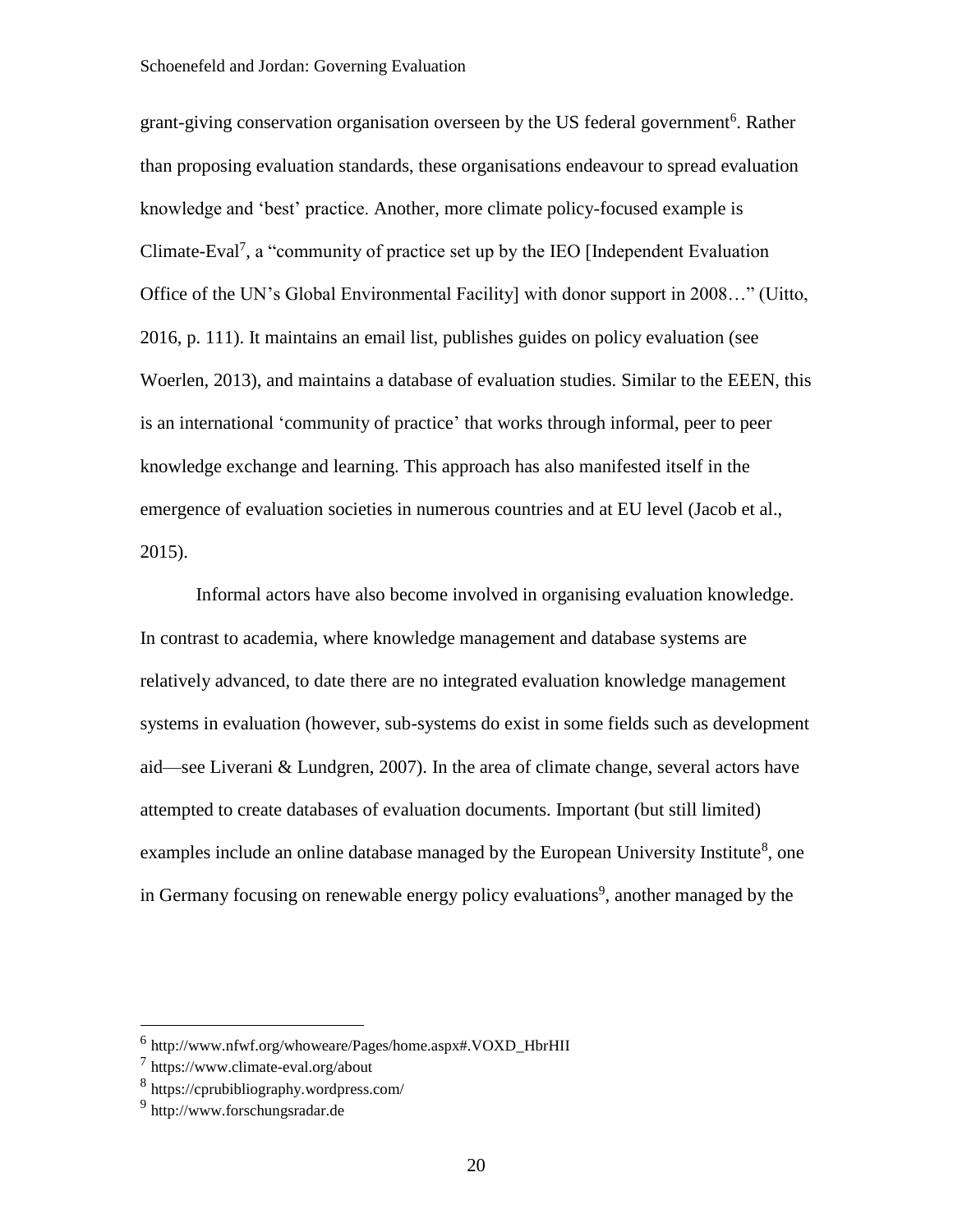Climate-Eval initiative<sup>10</sup>, and the Architectures of Evaluation approach<sup>11</sup> pursued by the US Environmental Protection Agency and the EEA. Crucially, however, formal, governmental actors support the German and the Climate-Eval databases.

Another, and arguably different approach to standardising climate evaluation is to certify evaluators. For example, Thomas Dreesen suggested the possibility of creating an organisation of 'chartered' energy efficiency evaluators at the 2014 International Energy Program Evaluation Conference in Berlin (see Cooney, Dreesen, Lees, & Titus, 2014), an idea that is already being practised by the Japanese Evaluation Society on general policy evaluation (Jacob et al., 2015). Generally, this idea appears to be picking up steam in the evaluation literature (see McDavid & Huse, 2015). The idea is to create a structure similar to that of chartered accountants. Such proposals have emerged because of a growing awareness that evaluation is simply too context-specific for standardised methods. Hence, the idea is to generate a group of certified professionals to conduct evaluations.

Taken together, there are numerous informal actors that have tried to standardise evaluation practices, usually through networks, knowledge exchange activities and professional accreditation. While these actors have created some evaluation databases, in the area of climate policy they have so far not been able to produce common evaluation standards and/or metrics. Crucially, and somewhat at odds with the expectations of polycentric governance theorists (see E. Ostrom, 2005), a significant impetus for these initiatives has come from governmental actors, or at least actors that receive considerable

<sup>10</sup> https://www.climate-eval.org/eLibrary

<sup>11</sup> http://www.environmentalevaluators.net/archee/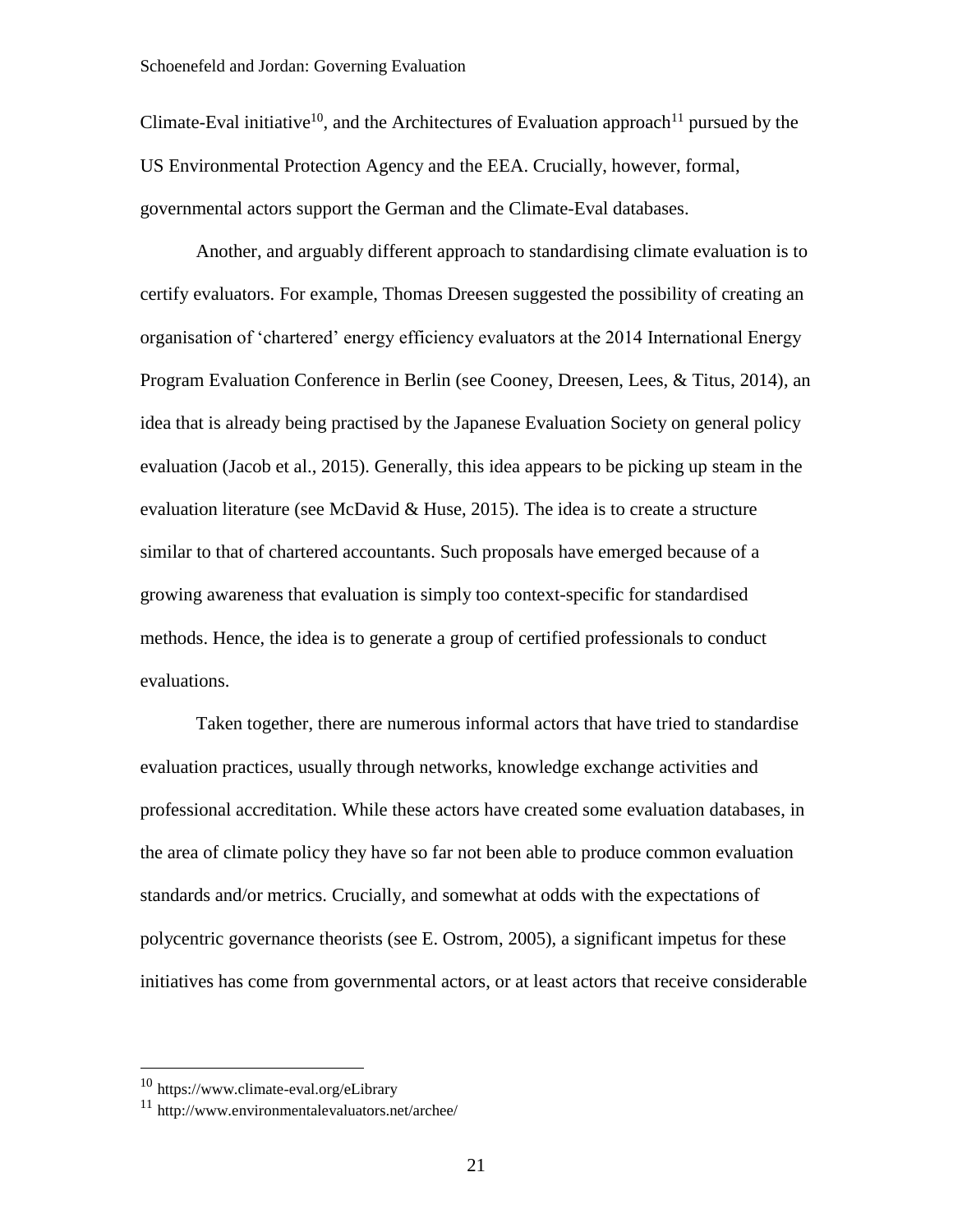central governmental support. This support has in turn enabled other organisations to join. In other words, governmental actors are by no means the only ones driving evaluation, given that informal actors often collaborate to work towards more cohesion in climate policy evaluation.

### *Commonly negotiated standards and methods*

At the EU level, the European Environment Agency (EEA) is at the centre of many networks of actors who shape climate policy evaluation standards. As Martens (2010) explains, those that established the EEA in 1991 disagreed on its role: while the Commission and a number of Member States wanted it to generate environmental data, the European Parliament envisioned that it would adopt an independent and/or policy scrutinizing role (see also Waterton & Wynne, 2004). While these disagreements were eventually buried in ambiguous language in the regulation that established the EEA, the politics never entirely disappeared. Particularly in the first decade of its existence, tensions emerged between the EEA and the Commission's Directorate–General (DG) for the Environment, with the former seeking a stronger policy-analysis role, and the latter preferring more data collection (Martens, 2010). To this day, the initially strong emphasis on data collection remains (Martens, 2010; Mickwitz, 2013), but the EEA has started to indicate a willingness to engage in more policy evaluation (EEA, 2016).

The EEA plays a key role on climate policy evaluation in the EU because it operates the EU's Monitoring Mechanism for greenhouse gases and, increasingly, policies and measures to reduce them (EEA, 2016). Clearly, the revision of the Monitoring Mechanism and the significant concessions made by the Commission in this process (see above) can be understood as ultimately producing a set of 'negotiated'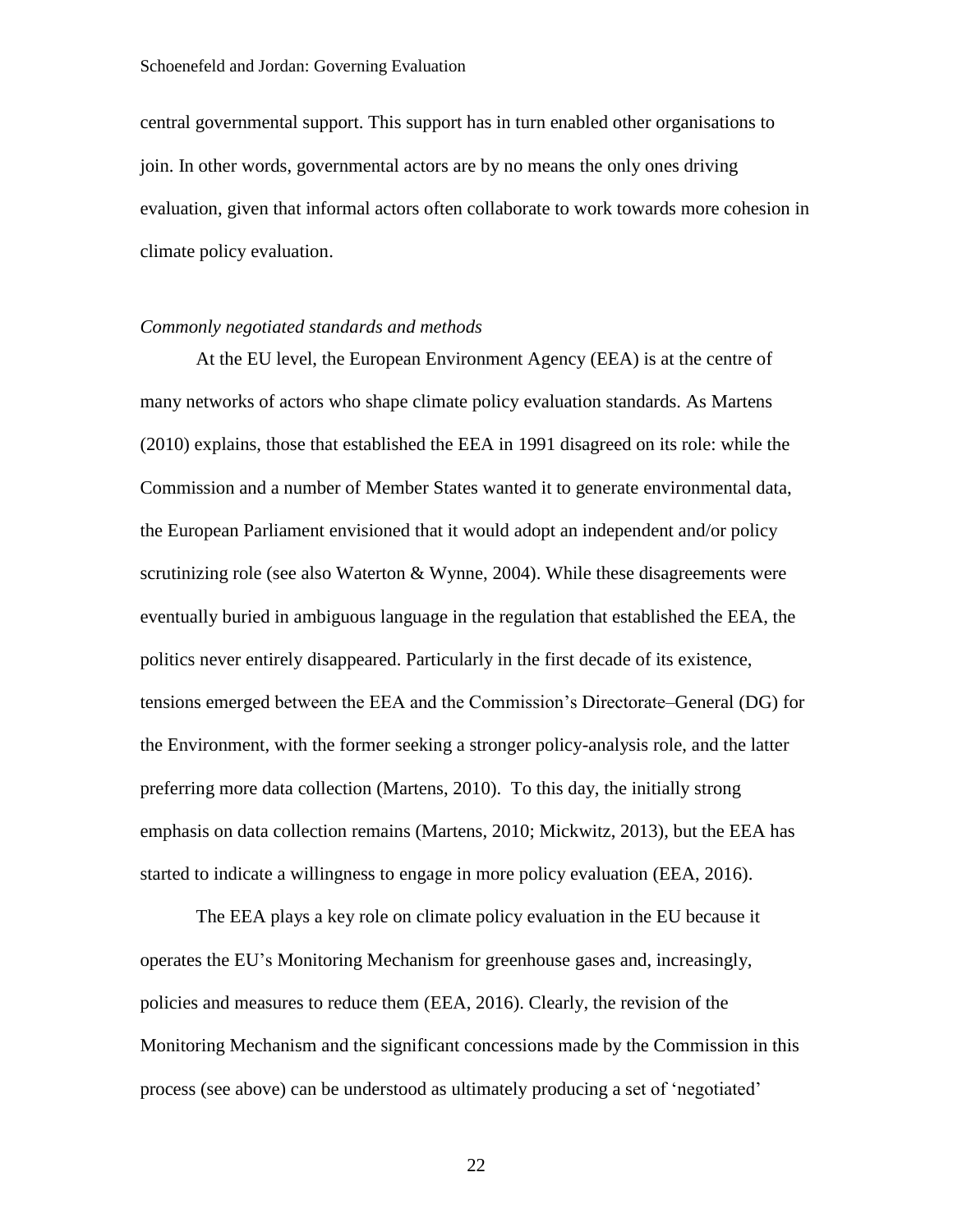evaluation standards (Hildén et al., 2014). For example, in a public consultation on plans to revise the mechanism, many respondents voiced their dissatisfaction with the existing situation.<sup>12</sup> The negotiations took place between the national level (EU member states) and the EU level (Commission), but also included the European Parliament, which had to formally sign off the new regulation (Schoenefeld et al., 2016). These negotiations were arguably conducted in the 'shadow of hierarchy' (see Börzel & Risse, 2010), because EU member states held the upper hand. They knew that a very weak revision of the Monitoring Mechanism could result in ever-more centralised climate policy evaluation later on. It remains to be seen whether the EEA will exploit any available leeway to drive monitoring in the direction of policy evaluation.

However, it remains an open question whether these negotiated standards are sufficient: scholars have recently raised doubts about the validity of the data provided through the Monitoring Mechanism (Hildén et al., 2014; Schoenefeld et al., 2016). More broadly, Aldy (2014) has highlighted that the policy monitoring standards negotiated under the UNFCCC, which underwrite the EUs monitoring mechanism, are insufficient to track climate policy over time. Taken together, it remains unclear whether independent actors such as the EEA can negotiate and use standards that are sufficient to compare policy over time and highlight potential shortcomings, particularly given the strongly political nature of the negotiations. Climate policy evaluation in the EU thus reveals some scope for, but also very real political limits to, changing the balance between evaluation and monitoring (Schoenefeld et al., 2016).

<sup>12</sup> http://ec.europa.eu/clima/consultations/docs/0008/results\_en.pdf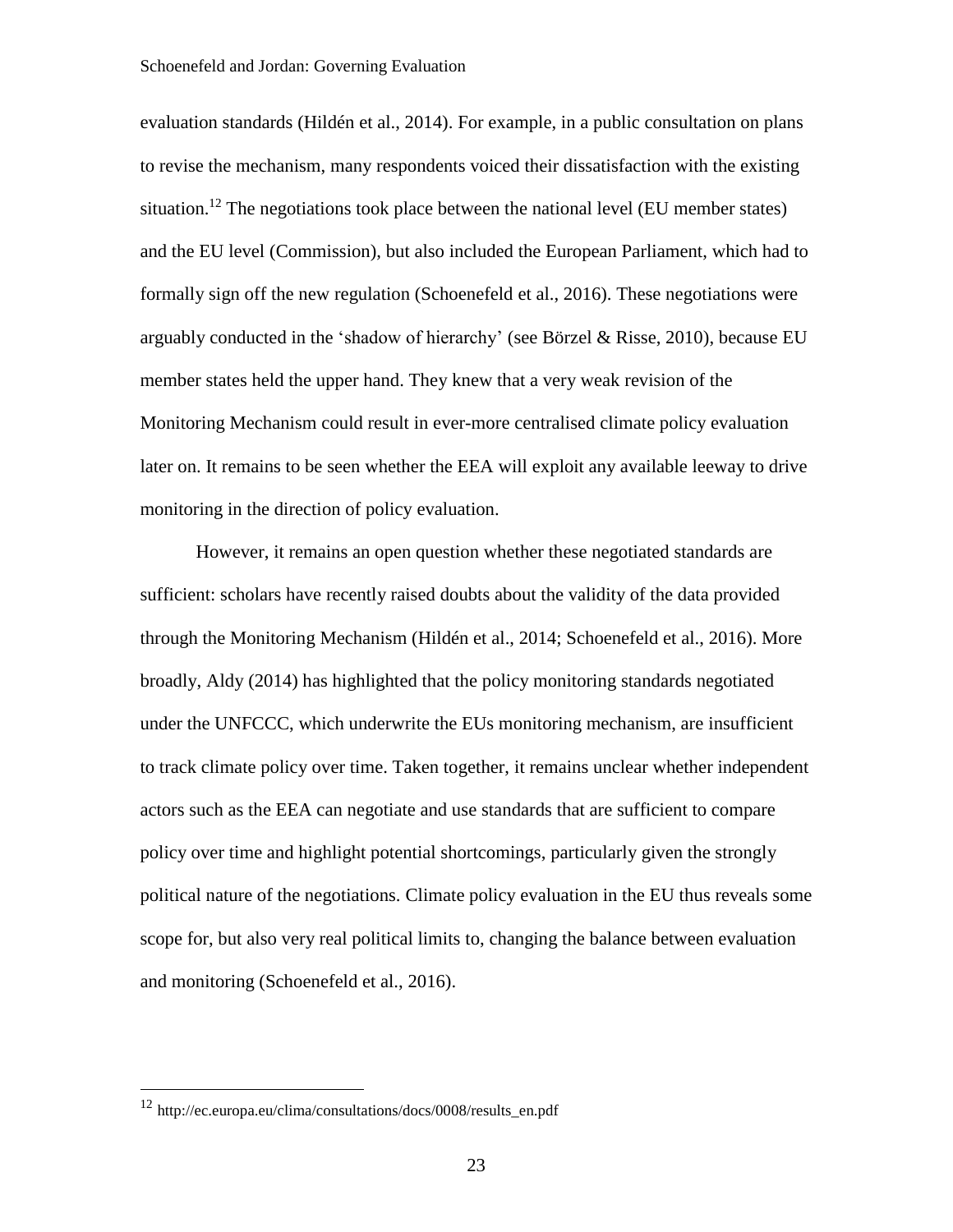### *A la carte standards and methods*

Given many gaps in empirical evidence, scholars know much less about the right bottom quadrant in Figure 1. Existing literatures highlight the great variety of actors involved in evaluation across the EU. As Versluis and colleagues (2011, p. 224) write: "[…] EU evaluation culture is political and pluralistic, characterized by a variety of organizations willing to pay significant sums of money to finance research that may produce data in support of their political views." Evidence from the only available large-scale metaanalysis of climate policy evaluation documents suggests that a range of formal and informal actors evaluate climate policies across the EU (Haug et al., 2010; Huitema et al., 2011). The European Commission is one of the most active producers of evaluation knowledge across sectors (Mastenbroek et al., 2015). Hildén (2014) writes that with regard to the landmark EU emissions trading scheme, informal evaluators, such as the Union of the Electricity Industry, have commissioned many evaluations. In addition, informal academic evaluators have also become ever more important (Hildén, 2014).

While Elinor Ostrom (2005, p. 283) argued that smaller organisations can in principle pool resources in order to conduct evaluations, current literatures suggest that the extent this is happening in EU climate policy is rather limited, although there are some notable exceptions such as the Climate Action Tracker (see Fransen & Cronin, 2013, for a review). When this happens, it can also generate significant benefits for local organizations: for example, by turning '100% renewable', the village of Feldheim in Germany has attracted worldwide attention (Ratzesberger, 2014).

In the meta study conducted by Huitema and colleagues (2011), less than 10 of the 259 evaluations analysed were conducted by industry or trade associations; indeed, the number of evaluations done by non-governmental organisations was less than 20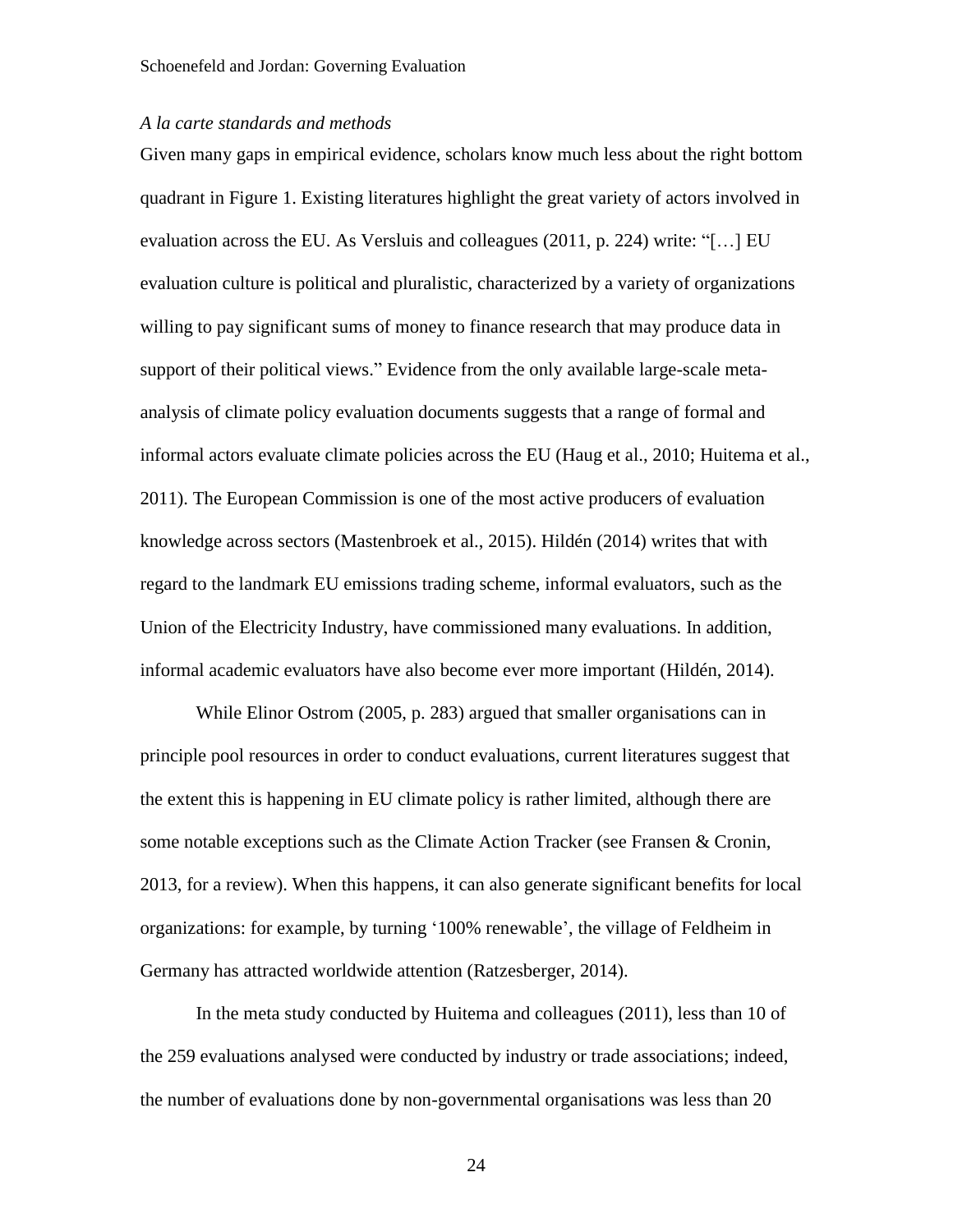between 1998 and 2007. Thus, current data cast doubt on whether climate policy evaluation is likely to self-organise in the way that Ostrom (2005) suggested. As far as evaluation standards are concerned, Huitema and colleagues (2011) found that goal attainment and effectiveness were most widely used, as were a range of other criteria. This rather limited set of frequently used criteria could allow for some comparability in determining evaluation results. In another, smaller meta-analysis of climate policy evaluation studies, Mela and Hildén (2012) found that cost effectiveness was a more commonly used criterion, but concluded that climate policy evaluation practice tends to be very heterogeneous across the EU. Crucially, significant doubts remained as to whether informal evaluation can fill gaps left by formal evaluation actors, particularly with a view to critically reflecting on extant policy goals (Huitema et al., 2011; see also Fischer, 2006). Furthermore, there is currently no database or central repository of informal climate policy evaluation documents. In fact aside from Huitema et al. (2011), nobody has collected - let alone analysed - informal policy evaluation practices.

### **Discussion and conclusions**

This paper started from the premise that there is much to be gained from bringing together insights from governance and evaluation to reflect upon the governance of policy evaluation itself. To test this out, this paper combined insights from evaluation studies on formal and informal evaluation with governance theories on hierarchical and polycentric governance to generate a novel typology. The paper thus makes a key theoretical contribution towards engaging with governance theory in order to comprehend and perhaps ultimately govern patterns of evaluation conducted by many different kinds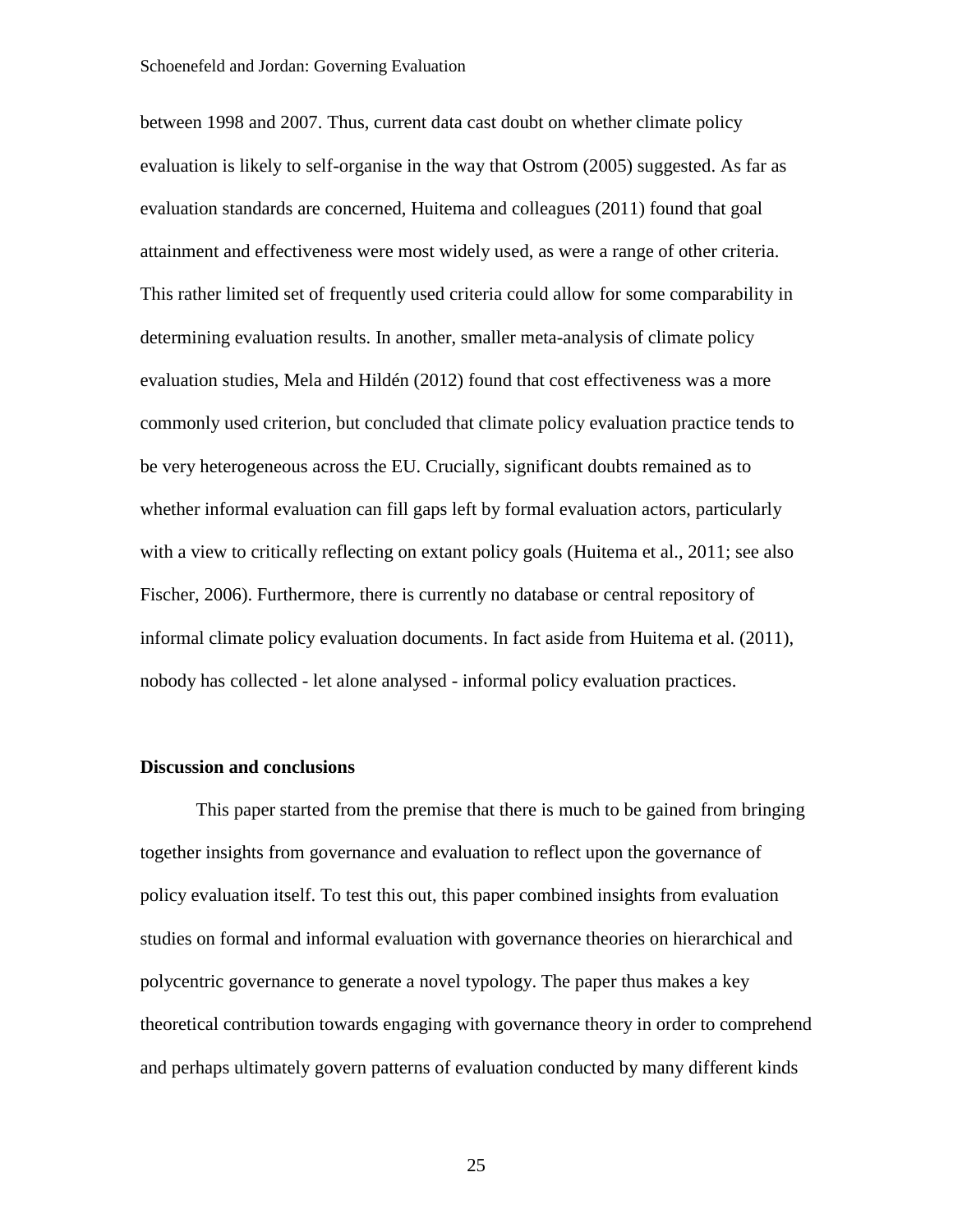of actors—an approach which leading evaluation scholars have long called for (e.g., Stame, 2006; 2008) and which goes well beyond existing efforts to establish common 'evaluation policies' within single organizations (see Trochim, 2009).

The paper then subjected the typology to a 'plausibility probe' (Eckstein, 2000) using the case of climate policy, a very dynamic policy area in the EU in which many efforts have been made to engage in monitoring and evaluation (EEA, 2016). Marshalling the currently fragmented and partial stock of existing empirical material helped to fuller understand and make sense of climate policy evaluation activities in the EU, and drew attention to what is at stake, both theoretically and empirically. By doing so, the paper demonstrates that combining theoretical insights from governance and evaluation literatures generates a number of pertinent research questions that have received too little attention thus far. More precisely, each quadrant in our typology contains a unique combination of strengths and weaknesses of different modes of evaluation practice and governance—with no obvious indication of which governance mode is 'better'. The answer to the latter question will likely depend on the substantial policy field, as well as actor preferences on what evaluation is expected to achieve. For example, the analysis shows that formal, state-led evaluation does not necessarily have to be hierarchical, as governmental evaluators may work at various, decentralised levels (such as in federal systems).

However, from what patchy empirical evidence exists in the realm of climate policy, it appears that the strengths of each quadrant have at best only partially materialized, and the weaknesses remain ever-present across the typology. This state of affairs highlights the need for more targeted forms of data-driven analysis on evaluation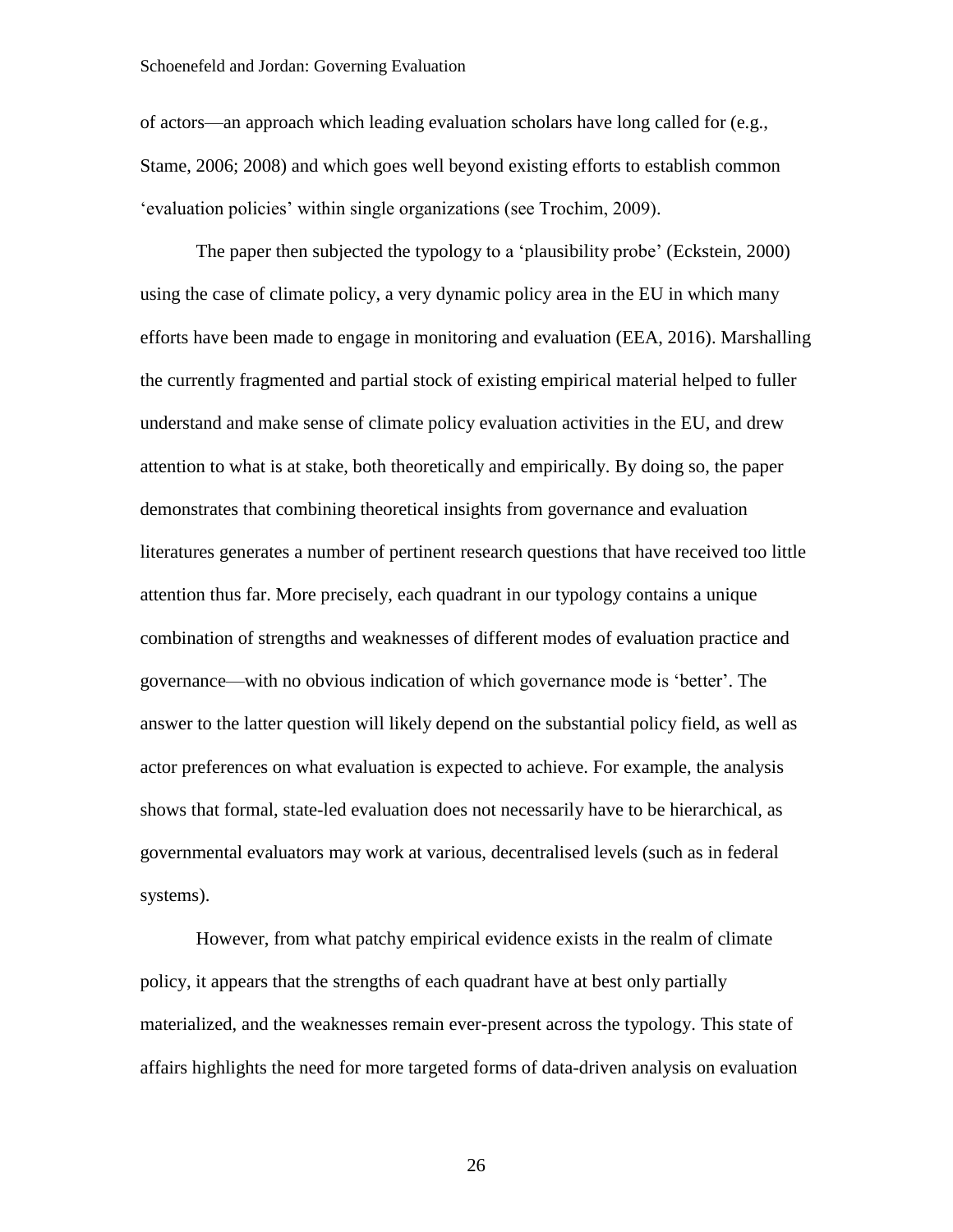governance, including in a range of other policy sectors that this paper could not consider, but where this typology may also be usefully applied, and which therefore constitutes an important venue for future research. Many of the absolutely critical dilemmas that emerge from our typology – such as the independence of evaluators, the publication of evaluation results and the ability of different governance centres to learn from one another – are difficult to resolve given the paucity of empirical evidence.

Shedding more light on these dynamics might also be useful for those seeking to govern evaluation activities. The availability of many different governance options, which Figure 1 sought to distil, means that important questions are at stake. Who gets to decide what evaluation governance mode is most suitable? Whose preferred criteria are most relevant for what is perceived as a 'functioning' evaluation system? As the paper detailed above, new evaluation activities will themselves generate winners and losers (e.g., those who receive funds to produce evaluations, and those who do not, or those whose funds are cut because they are being diverted towards evaluation activities), and thus be the focus of political struggles over resource distribution, access, legitimacy and others. Future research should focus on exploring these dynamics in much greater detail than this article has been able to accomplish.

Future research should also consider the interactions between different modes of organisation and/or explore the extent to which reality may simultaneously exhibit aspects of some or even all four quadrants. For example, it is known that on occasions governmental organizations do allow evaluators considerable independence thus ameliorating some of the potential drawbacks of formal evaluation (Chelimsky, 2006; 2009; Uitto, 2016). This is especially relevant giving the growing interest in other forms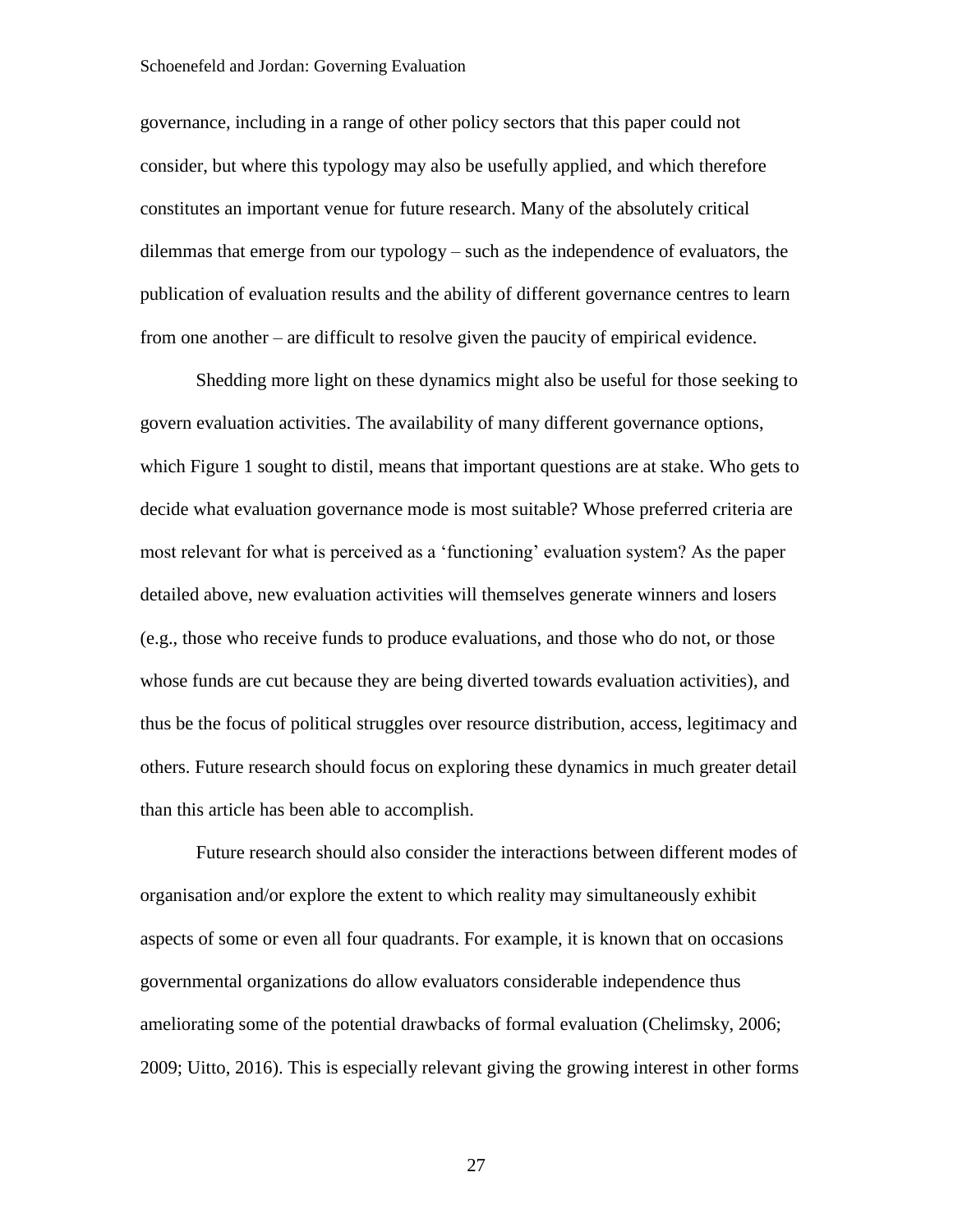of co-governance (e.g., Tosun, Koos & Shore, 2016). Our analysis reveals that, for example, formal-informal interactions appear relatively common, but much more detailed empirical investigation is needed to understand how they perform. As a first step, it would be helpful to build a more comprehensive database of formal and informal (climate) policy evaluation documents and then use evaluation and governance theory to analyse it, as well as interview actors to probe some of the underlying political and process-based aspects of evaluation. Work along these lines could provide a much needed opportunity to investigate the actor categories identified in this paper more thoroughly. While our probe shows that the categories may blur somewhat in practice (see also Guha-Khasnobis, Kanbur, & Ostrom, 2006), they provide useful theoretical yardsticks to anchor a discussion about different approaches to policy evaluation. For example, many 'informal' civil society organisations receive substantial EU funds (Greenwood, 2011). Such explorations could help shed light on the extent to which governors are able to choose freely from the menu of governance modes depicted in our typology. At present, some do appear to require much more self-organising capacity and coordination than others, the potential sources of which are still far from clear.

Finally, in addition to the public policy focus that this paper adopted, *non*-policy approaches, such as are appearing in the so-called transnational governance realms, are becoming more important in climate domain (e.g., Chan et al., 2016; Bulkeley et al., 2014). For example, the international Covenant of Mayors, which addresses energy efficiency governance in cities, highlights the need to monitor and evaluate these and other softer, network-based form of governing. <sup>13</sup> Similarly, the Compact of Mayors to

<sup>13</sup> http://www.covenantofmayors.eu/actions/monitoring-action-plans\_en.html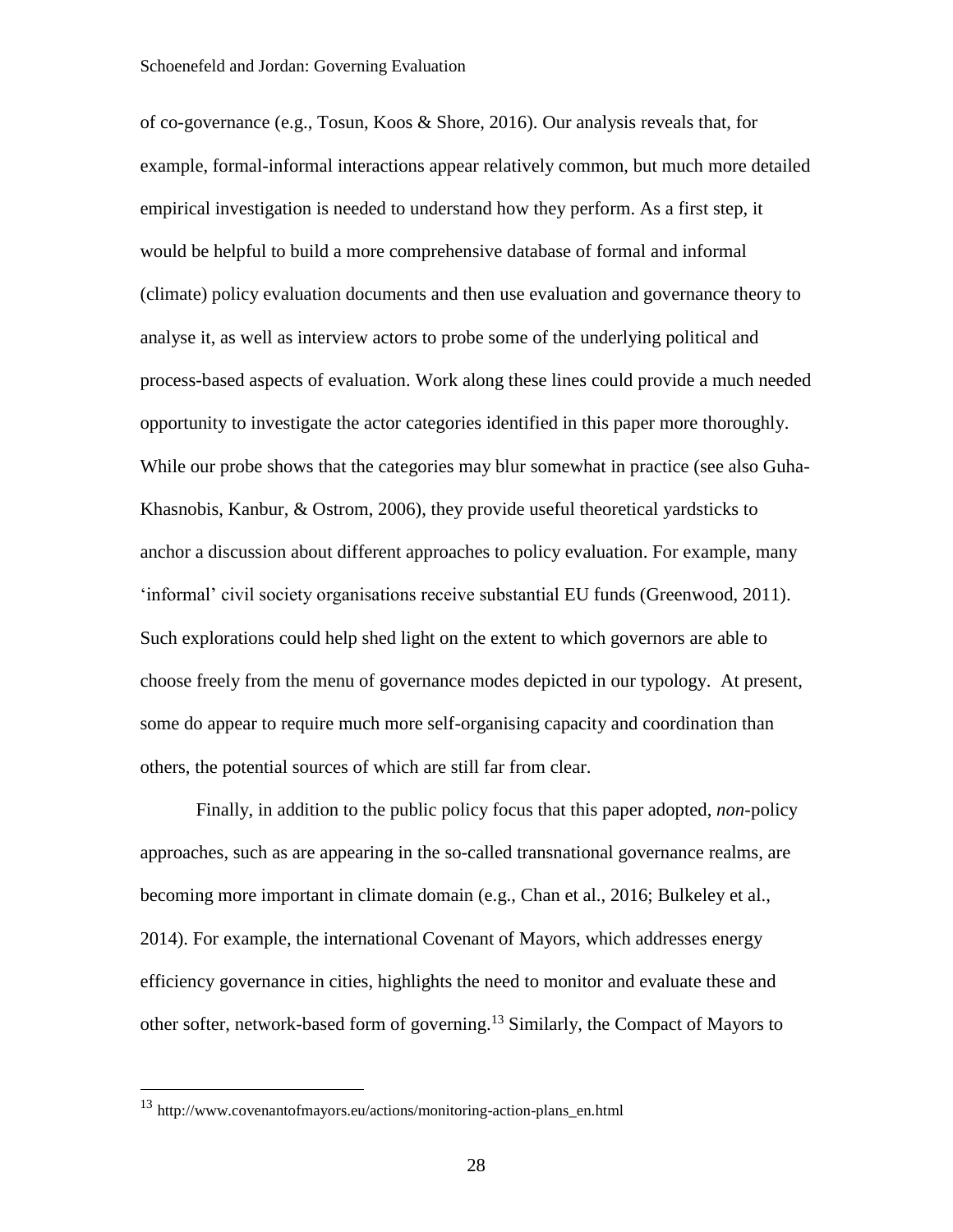address climate change has established systems to track progress towards publically stated targets.<sup>14</sup> But little has been done to monitor and evaluate such initiatives (see for example Chan et al., 2016; Widerberg & Stripple, 2016). Indeed, scholars have barely begun to map their existence.

Such research could help to refine policy evaluation systems not only in the EU (see EEA, 2016), but also with respect to other actors who may wish to evaluate. This is particularly pertinent in the wake of the Paris Agreement (UNFCCC, 2015), whose backbone is a new, 5-year review and transparency mechanism. This mechanism strongly links with energetic and fast-moving debates on developing successful climate policy monitoring and evaluation arrangements (Aldy, 2014; Aldy & Pizer, 2015; Aldy, Pizer  $\&$ Akimoto, 2016; Feldman & Wilt, 1996; Jordan et al., 2015; Fransen & Cronin, 2013; Schoenefeld et al., 2016). Over time, national emission reduction targets are expected to become more stringent as the pledge and review mechanism kicks in (if not the probability of achieving the meta policy goal of keeping warming within two degrees Celsius will be extremely low). But it will become much harder for countries to fulfil their targets at reasonable cost in the absence of sound systems for evaluating individual policies and measures. In the past, the EU has had less need to evaluate its own policies, given that its climate targets have been comfortably attained through 'non-climate policy' effects, such as the 'dash for gas' in the UK or economic restructuring following reunification in Germany (Jordan, Huitema, Van Asselt, Rayner, & Berkhout, 2010). But going forwards, governors are likely to face much more pressing demands to know which of their various policies are really performing (and on what criteria). Well-developed

<sup>14</sup> http://www.iclei.org/details/article/global-mayors-compact-shows-unity-and-ambition-to-tackle-climatechange-1.html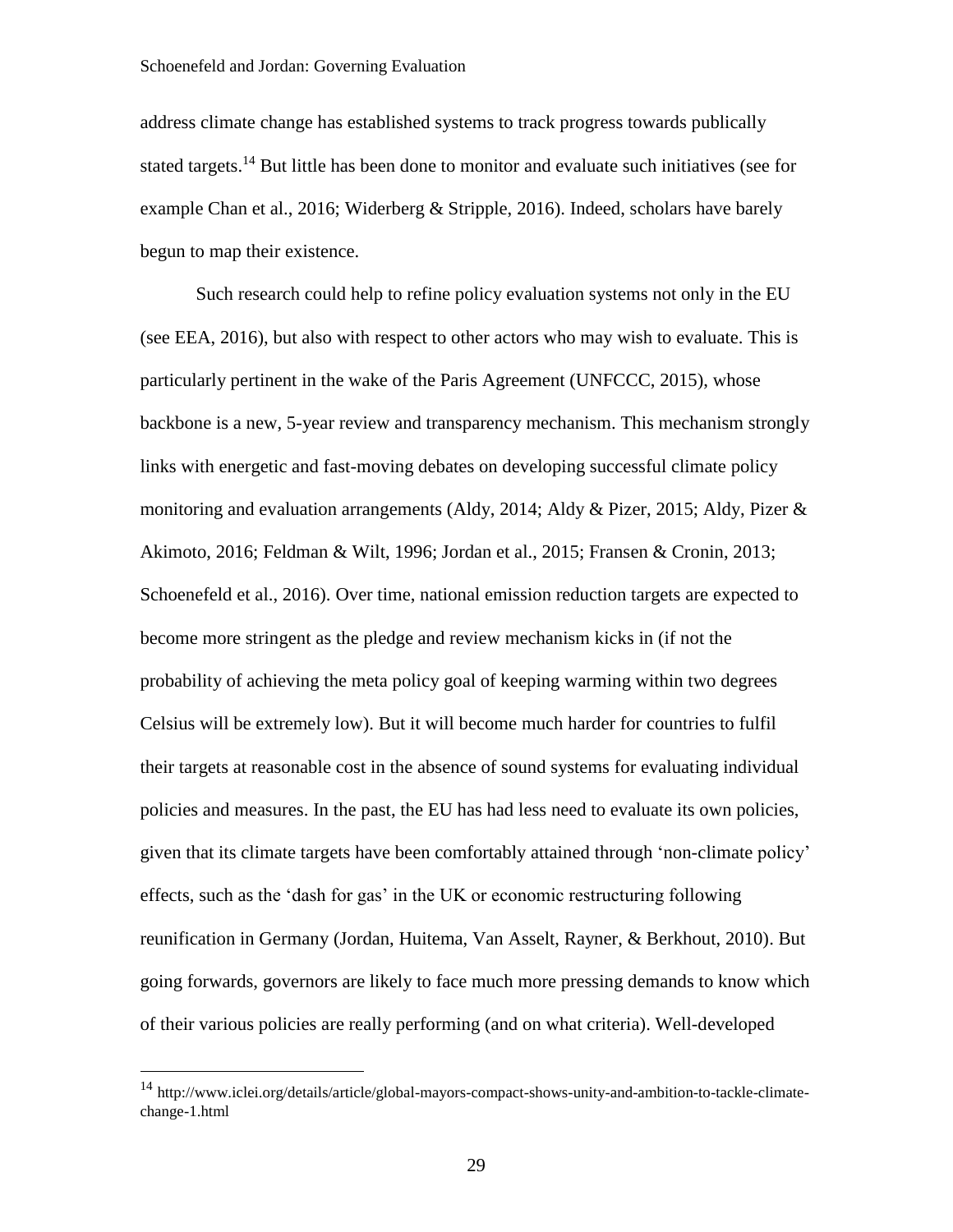evaluation systems could in principle furnish such knowledge, which will build trust within and, crucially, between countries. The EU has historically occupied a leading role in designing ways to govern evaluation in the UN climate agreement (Yamin  $\&$ Depledge, 2004, p. 327). The Paris Agreement arguably provides a new 'opportunity structure' for many more actors to become involved in climate governance (Tosun  $\&$ Schoenefeld, 2016), not least through the means of evaluation.

But it is important to recognize that, however organized or governed, evaluation does not exist in a vacuum. There are likely to be interactions between the way policy evaluation functions and is organized and the structure and functioning of wider governance systems. Furthermore, there are related forms of evaluation, such as *ex-ante* impact assessment, that could be subjected to similar questions. Much like the evaluation practices themselves, the forms of evaluation governance remain very much in flux.

### References

- AEA, ECOFYS, Fraunhofer, & ICCS. (2009). *Quantification of the effects on greenhouse gas emissions of policies and measures: Final report.* ENV.C.1/SER/2007/0019. Brussels: European Commission.
- Albaek, E. (1995). Between knowledge and power: utilization of social science in public policy making. *Policy Sciences*, *28*(1), 79-100.
- Aldy, J. E. (2014). The crucial role of policy surveillance in international climate policy. *Climatic Change, 126*(3-4), 279-292.
- Aldy, J. E., & Pizer, W. A. (2015). Alternative metrics for comparing domestic climate change mitigation efforts and the emerging international climate policy architecture. *Review of Environmental Economics and Policy*. DOI: 10.1093/reep/rev013
- Aldy, J. E., Pizer, W. A., & Akimoto, K. (2016). Comparing emissions mitigation efforts across countries. *Climate Policy* (online first). DOI:10.1080/14693062.2015.1119098
- Alkin, M. C., & Christie, C. A. (2004). An evaluation theory tree. *Evaluation roots: Tracing theorists' views and influences*, 12-65.
- Börzel, T. A., & Risse, T. (2010). Governance without a state: Can it work? *Regulation & Governance, 4*(2), 113-134.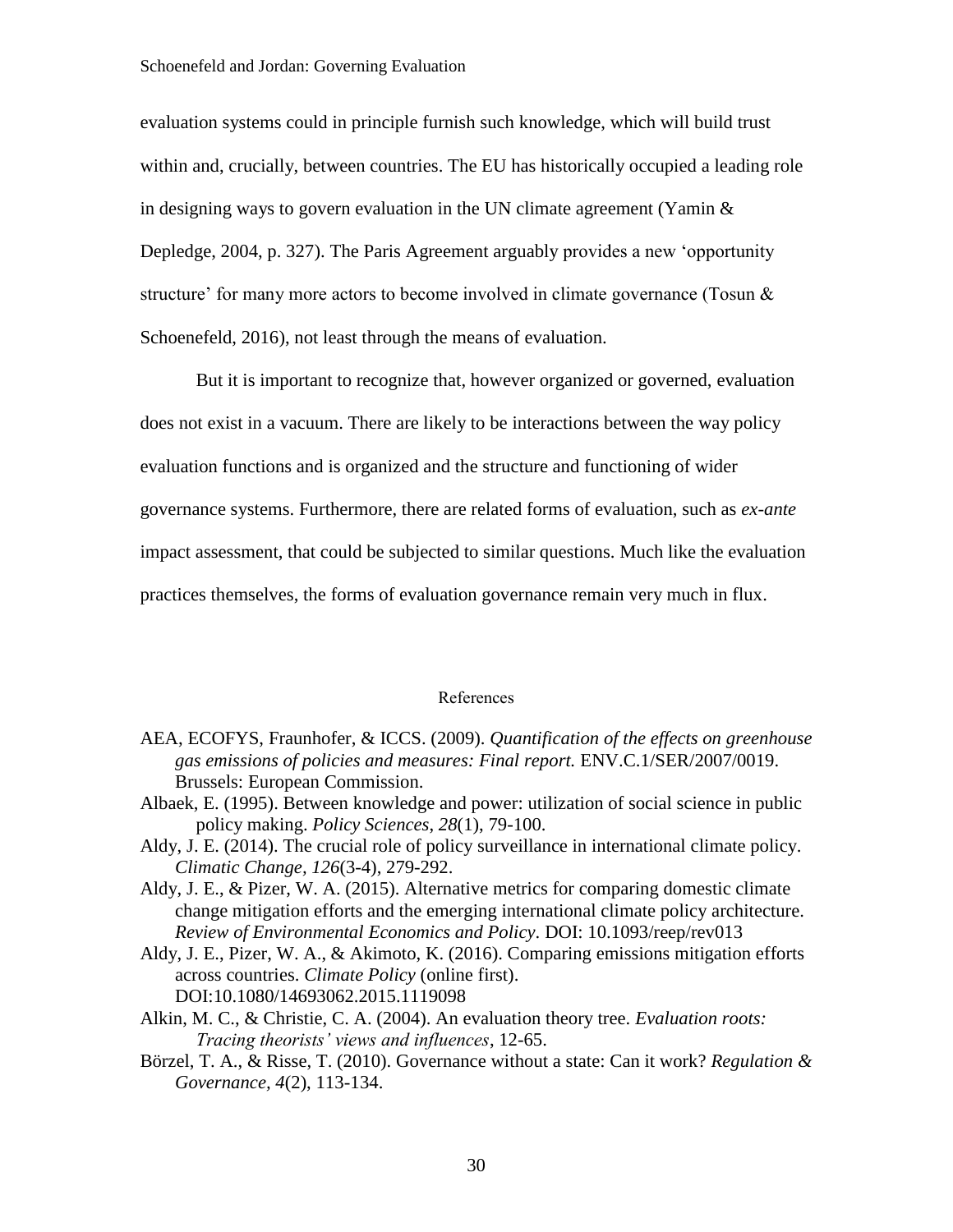Bulkeley, H., Andonova, L., Betsill, M. M., Compagnon, D., Hale, T., Hoffmann, M. J., . . . VanDeveer, S. D. (2014). *Transnational climate change governance*. New York: Cambridge University Press.

Carlsson, L. (2000). Non-hierarchical evaluation of policy. *Evaluation*, *6*(2), 201-216.

- Chan, S., Falkner, R., Goldberg, M., & van Asselt, H. (2016). Effective and geographically balanced? An output-based assessment of non-state climate actions. *Climate Policy*. Online first. <http://dx.doi.org/10.1080/14693062.2016.1248343>
- Chelimsky, E. (2006). The purposes of evaluation in a democratic society. In I. Shaw, J. Greene & M. Mark (Eds.), *The SAGE handbook of evaluation*, (pp. 33-55). London: SAGE.
- Chelimsky, E. (2009). Integrating evaluation units into the political environment of government: The role of evaluation policy. *New Directions for Evaluation*, *2009*(123), 51-66.
- Conley-Tyler, M. (2005). A fundamental choice: internal or external evaluation? *Evaluation Journal of Australasia*, *4*(1/2), 3.
- Cooney, K., Dreesen, T., Lees, E. & Titus, E. (2014). Evaluation frameworks: A panel discussion on roles, approaches and gaps. Retrieved from http://www.iepec.org/?p=6804
- Crabbé, A., & Leroy, P. (2008). *The handbook of environmental policy evaluation*. London; Sterling, VA: Earthscan.
- De Burca, G., Keohane, R. O., & Sabel, C. (2014). Global experimentalist governance. *British Journal of Political Science, 44*(03), 477-486.
- Eckstein, H. (2000). Case study and theory in political science. In R. Gomm, M. Hammersley & P. Foster (Eds.), *Case study method: Key issues, key texts* (pp. 119- 164). Thousand Oaks, CA: Sage.
- EEA. (2016). *Environment and climate policy evaluation.* Copenhagen: European Environment Agency.
- European Commission. (1996). *Evaluation: Concrete steps towards best practice across the commission.* (No. SEC 96/659 final). European Commission.
- European Commission. (2007). Responding to strategic needs: Reinforcing the use of evaluation. Retrieved from http://ec.europa.eu/smartregulation/evaluation/docs/eval\_comm\_sec\_2007\_213\_en.pdf
- European Commission. (2013). Strengthening the foundations of smart regulation improving evaluation. Retrieved from http://ec.europa.eu/smartregulation/docs/com\_2013\_686\_en.pdf
- Feldman, D. L., & Wilt, C. A. (1996). Evaluating the implementation of state-level global climate change programs. *The Journal of Environment & Development, 5*(1), 46-72.
- Fischer, F. (2006). *Evaluating public policy*. Mason: Cengage Learning.
- Fransen, T., & Cronin, C. (2013). A critical decade for climate policy: tools and initiatives to track our progress. Available: http://www.wri.org/sites/default/files/pdf/critical decade for climate policy tools and\_initiatives\_to\_track\_our\_progress.pdf.
- Furubo, J. E., Rist, R. C., & Sandahl, R. (2002). *International atlas of evaluation*. Transaction Publishers.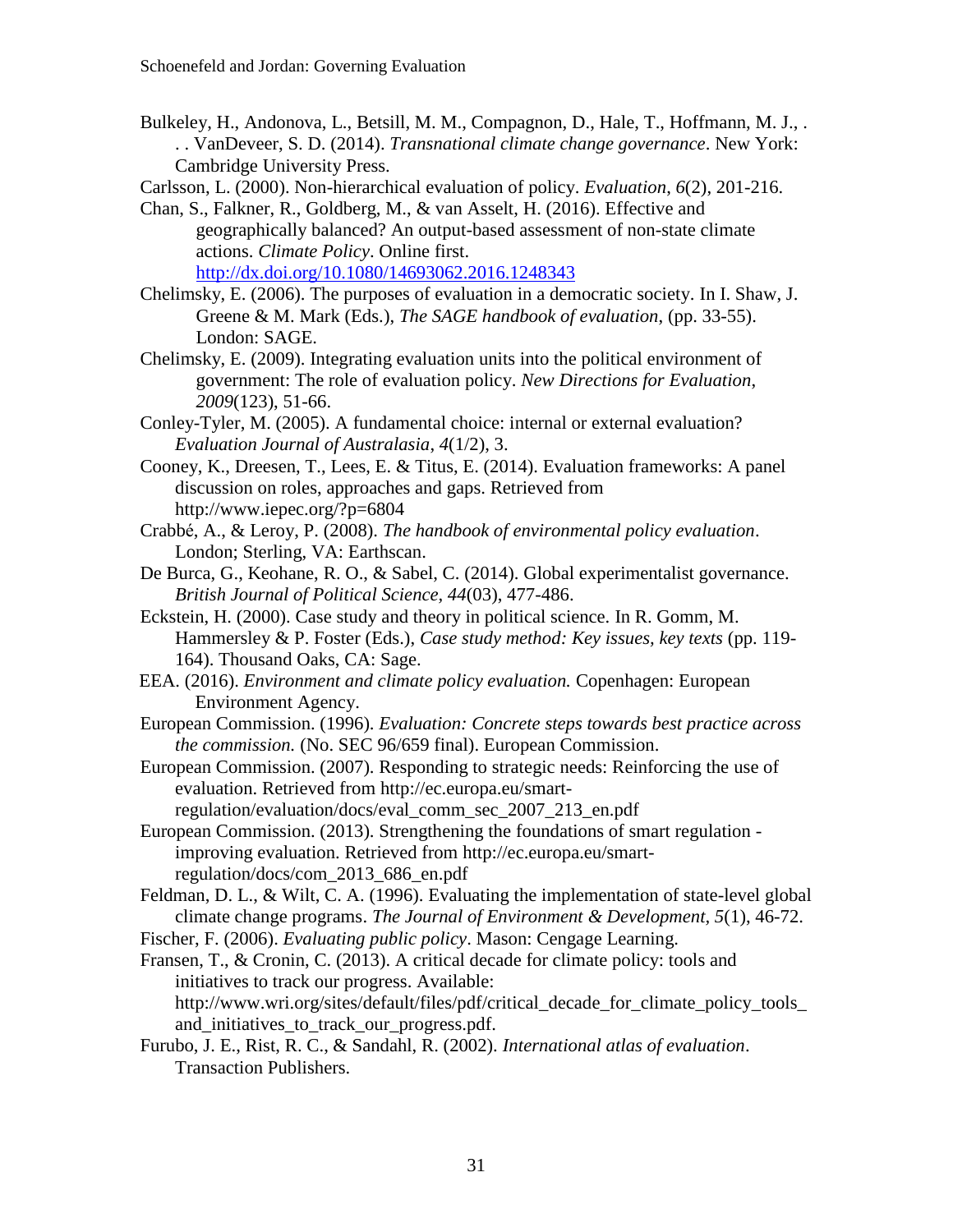- Greenwood, J. (2011). *Interest representation in the European Union* (3rd ed.). New York: Palgrave Macmillan.
- Guha-Khasnobis, B., Kanbur, R., & Ostrom, E. (2006). Beyond formality and informality. In B. Guha-Khasnobis, R. Kanbur & E. Ostrom (Eds.), *Linking the formal and informal economy: Concepts and policies* (pp. 1-18). Oxford; New York: Oxford University Press.
- Haigh, N. (1996). Climate change policies and politics in the European Community. In: T. O'Riordan and J. Jäger, Eds, *Politics of climate change: a European perspective*. New York: Routledge, 155-185.
- Hanberger, A. (2012). Framework for exploring the interplay of governance and evaluation. *Scandinavian Journal of Public Administration*, *16*(3), 9-27.
- Haug, C., Rayner, T., Jordan, A., Hildingsson, R., Stripple, J., Monni, S., . . . Berkhout, F. (2010). Navigating the dilemmas of climate policy in europe: Evidence from policy evaluation studies. *Climatic Change, 101*(3), 427-445.
- Hayward, R. J., Kay, J., Lee, A., Page, E. C., Patel, N., Payne, H., ... & Valyraki, A. (2014). Evaluation under contract: Government pressure and the production of policy research. *Public Administration, 92*(1), 224-239.
- Hertting, N., & Vedung, E. (2012). Purposes and criteria in network governance evaluation: How far does standard evaluation vocabulary takes us?. *Evaluation*, *18*(1), 27-46.
- Hildén, M. (2011). The evolution of climate policies–the role of learning and evaluations. *Journal of Cleaner Production*, *19*(16), 1798-1811.
- Hildén, M. (2014). Evaluation, assessment, and policy innovation: Exploring the links in relation to emissions trading. *Environmental Politics, 23*(5), 839-859.
- Hildén, M., Jordan, A., & Rayner, T. (2014). Climate policy innovation: Developing an evaluation perspective. *Environmental Politics, 23*(5), 884-905.
- Hooghe, L., & Marks, G. (2010). Types of multi-level governance. In H. Enderlein, S. Wälti & M. Zürn (Eds.), *Handbook on multi-level governance* (pp. 17-31). Cheltenham, UK; Northampton, MA: Edward Elgar.
- Huitema, D., Jordan, A., Massey, E., Rayner, T., Van Asselt, H., Haug, C., . . . Stripple, J. (2011). The evaluation of climate policy: Theory and emerging practice in Europe. *Policy Sciences, 44*(2), 179-198.
- Hyvarinen, J. (1999). The European Community's Monitoring Mechanism for CO2 and other Greenhouse Gases; the Kyoto Protocol and other Recent Developments. *Review of European Community & International Environmental Law, 8(2*), 191-197.
- Jacob, S., Speer, S., & Furubo, J. (2015). The institutionalization of evaluation matters: Updating the international atlas of evaluation 10 years later. *Evaluation, 21*(1), 6-31.
- Jordan, A., Huitema, D., Van Asselt, H., Rayner, T., & Berkhout, F. (2010). *Climate change policy in the European Union: Confronting the dilemmas of mitigation and adaptation?*. Cambridge; New York: Cambridge University Press.
- Jordan, A., & Schout, A. (2006). *The coordination of the European Union: Exploring the capacities of networked governance*. Oxford; New York: Oxford University Press.
- Jordan, A. J., Huitema, D., Hildén, M., van Asselt, H., Rayner, T. J., Schoenefeld, J. J., ... & Boasson, E. L. (2015). Emergence of polycentric climate governance and its future prospects. *Nature Climate Change*, *5*, 977–982.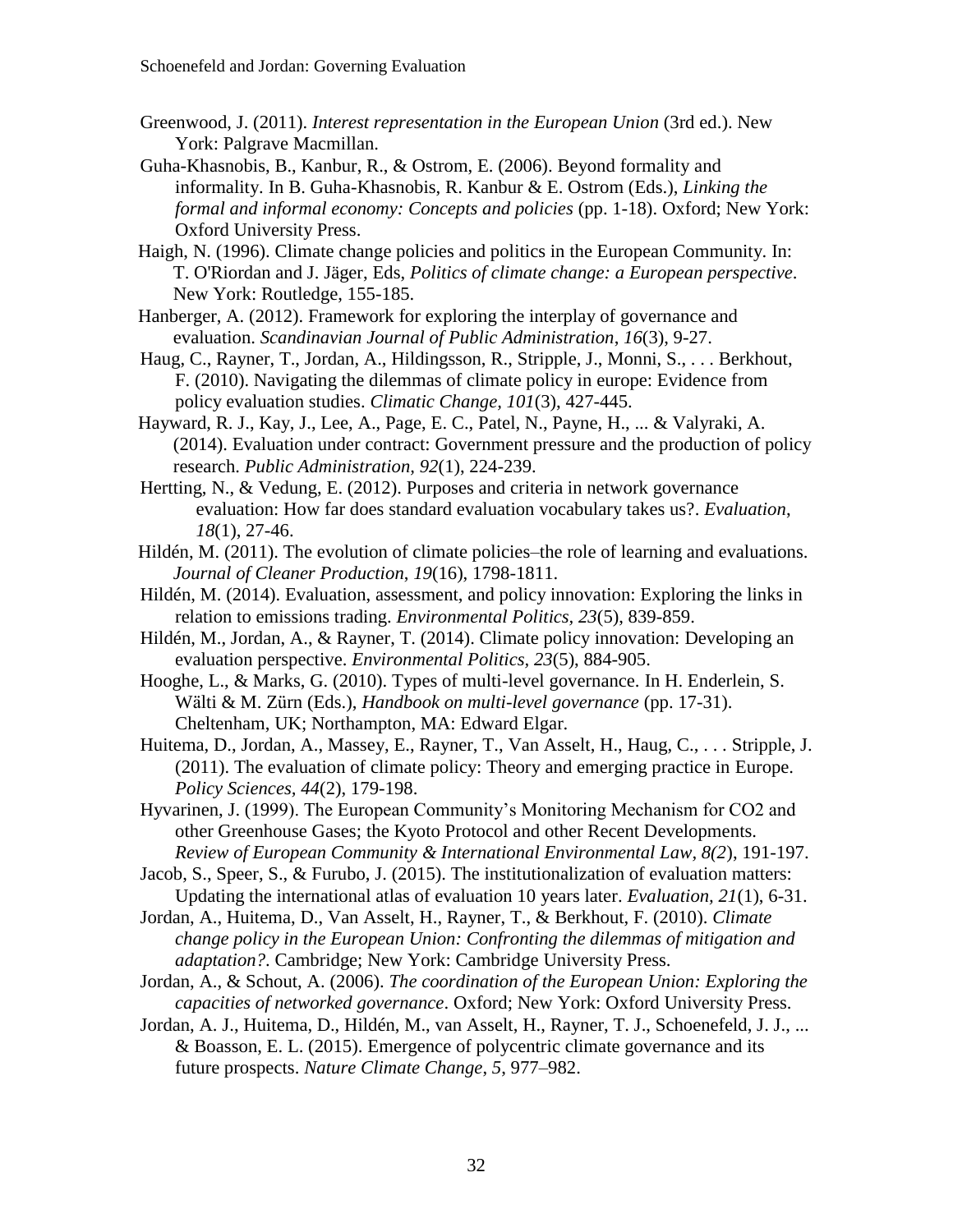- Kerr, A. (2007). Serendipity is not a strategy: The impact of national climate programmes on greenhouse‐gas emissions. *Area, 39*(4), 418-430.
- Levi-Faur, D. (Ed.). (2012). *The Oxford handbook of governance*. Oxford: Oxford University Press.
- Leeuw, F. L., & Donaldson, S. I. (2015). Theory in evaluation: Reducing confusion and encouraging debate. *Evaluation, 21(4*), 467-480.
- Liverani, A., & Lundgren, H. E. (2007). Evaluation systems in development aid agencies: an analysis of DAC Peer Reviews 1996—2004. *Evaluation*, *13*(2), 241-256.
- Löwenbein, O. (2008). The evaluation market in Germany. *Journal of MultiDisciplinary Evaluation, 5*(10), 78-88.
- Majone, G. (1989). *Evidence, argument, and persuasion in the policy process*. New Haven, CT: Yale University Press.
- Martens, M. (2010). Voice or loyalty? the evolution of the European Environment Agency (EEA). *JCMS: Journal of Common Market Studies, 48*(4), 881-901.
- Mastenbroek, E., van Voorst, S., & Meuwese, A. (2015). Closing the regulatory cycle? A meta evaluation of ex-post legislative evaluations by the European Commission. *Journal of European Public Policy*, 1-20.
- McDavid, J. C., & Huse, I. (2015). How does accreditation fit into the picture? *New Directions for Evaluation, 2015*(145), 53-69.
- Mela, H., & Hildén, M. (2012). Evaluation of climate policies and measures in EU member states–examples and experiences from four sectors. Retrieved from https://helda.helsinki.fi/bitstream/handle/10138/38749/FE19\_2012.pdf?sequence=1
- Mickwitz, P. (2003). A framework for evaluating environmental policy instruments context and key concepts. *Evaluation, 9*(4), 415-436.
- Mickwitz, P. (2006). *Environmental policy evaluation: Concepts and practice*. Suomen Tiedeseura.
- Mickwitz, P. (2013). Policy evaluation. In A. Jordan, & C. Adelle (Eds.), *Environmental policy in the EU: Actors, institutions and processes* (pp. 267-286). London; New York: Routledge.
- Neslen, A. (2011). EU faces down tar sands industry. Retrieved from [http://www.euractiv.com/climate-environment/eu-faces-tar-sands-industry-news-](http://www.euractiv.com/climate-environment/eu-faces-tar-sands-industry-news-508140)[508140](http://www.euractiv.com/climate-environment/eu-faces-tar-sands-industry-news-508140)
- Nickerson, R. S. (1998). Confirmation bias: A ubiquitous phenomenon in many guises. *Review of general psychology*, *2*(2), 175.
- Öko-Institut, Cambridge Economics, AMEC, Harmelink Consulting, & TNO. (2012). *Expost quantification of the effects and costs of policies and measures.* ( No. CLIMA.A.3/SER/2010/0005). Berlin: Öko-Institut.
- Ostrom, E. (1990). *Governing the commons: The evolution of institutions for collective action.* Cambridge: Cambridge University Press.
- Ostrom, E. (1999). Coping with tragedies of the commons. *Annual Review of Political Science, 2*(1), 493-535.
- Ostrom, E. (2005). *Understanding institutional diversity*. Princeton, NJ: Princeton University Press.
- Ostrom, E. (2010). Polycentric systems for coping with collective action and global environmental change. *Global Environmental Change, 20*(4), 550-557.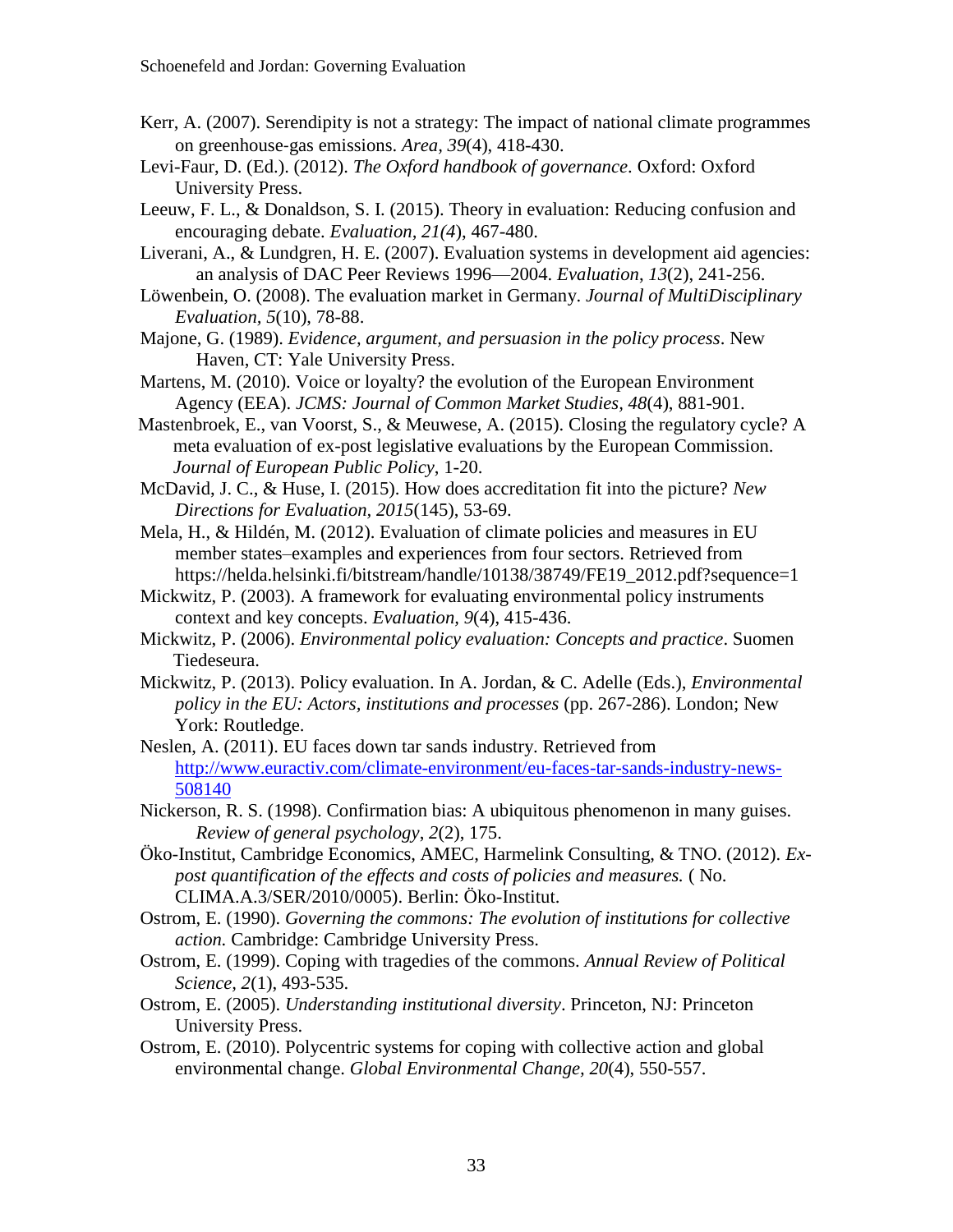- Ostrom, E. (2014). A polycentric approach for coping with climate change. *Annals of Economics and Finance, 15*(1), 71-108.
- Ostrom, V. (1999). Polycentricity (part 1). In M. D. McGinnis (Ed.), *Polycentricity and local public economies: Readings from the workshop in political theory and policy analysis* (pp. 52-74). Ann Arbor: University of Michigan Press.
- Ostrom, E., Janssen, M. A., & Anderies, J. M. (2007). Going beyond panaceas. *Proceedings of the National Academy of Sciences of the United States of America, 104*(39), 15176-15178. doi:0701886104 [pii]

Pawson, R., & Tilley, N. (1997). *Realistic evaluation*. Thousand Oaks: Sage.

- Patton, Q.P. (1997). *Utilization-focused evaluation: The new century text* (3<sup>rd</sup> Ed.). Thousand Oaks: Sage.
- Peters, B. G. (1998). Managing horizontal government: The politics of co-ordination. *Public Administration, 76*(2), 295-311.
- Pleger, L., & Sager, F. (2016). Betterment, undermining, support and distortion: A heuristic model for the analysis of pressure on evaluators. *Evaluation and Program Planning*. Available at: http://dx.doi.org/10.1016/j.evalprogplan.2016.09.002
- Ratzesberger, P. (2014). Autarkes Dorf Feldheim: Mit eigener Energie. Retrieved from [http://www.sueddeutsche.de/wirtschaft/autarkes-dorf-feldheim-mit-eigener-energie-](http://www.sueddeutsche.de/wirtschaft/autarkes-dorf-feldheim-mit-eigener-energie-1.2017641)[1.2017641](http://www.sueddeutsche.de/wirtschaft/autarkes-dorf-feldheim-mit-eigener-energie-1.2017641)
- Schoenefeld, J. J., Hildén, M., & Jordan, A. J. (2016). The challenges of monitoring national climate policy: learning lessons from the EU. *Climate Policy*. Online first. http://dx.doi.org/10.1080/14693062.2016.1248887
- Somanathan, E., Sterner, T., Sugiyama, T., Chimanikire, D., Dubash, N. K., Essandoh-Yeddu, J., . . . Zylicz, T. (2014). National and sub-national policies and institutions. In O. Edenhofer, R. Pichs-Madruga, Y. Sokona, E. Farahani, S. Kadner, K. Seyboth, . . . J. C. Minx (Eds.), *Climate change 2014: Mitigation of climate change. contribution of working group III to the fifth assessment report of the intergovernmental panel on climate change* (pp. 1141-1205). Cambridge, UK; New York, USA: Cambridge University Press.
- Stame, N. (2003). Evaluation and the policy context: The European experience. *Evaluation Journal of Australasia, 3*(2), 37-43.
- Stame, N. (2004). The Sixth European Evaluation Society Conference on 'Governance, Democracy and Evaluation'. *Evaluation, 10(4*), 503-507.
- Stame, N. (2006). Governance, democracy and evaluation. *Evaluation, 12*(1), 7-16.
- Stame, N. (2008). The European project, federalism and evaluation. *Evaluation, 14*(2), 117-140.
- Stern, E. (2009). Evaluation policy in the European Union and its institutions. *New Directions for Evaluation, 2009*(123), 67-85.
- Thompson, T. M., Rausch, S., Saari, R. K., & Selin, N. E. (2014). A systems approach to evaluating the air quality co-benefits of US carbon policies. *Nature Climate Change, 4*, 917-923. Retrieved from<http://dx.doi.org/10.1038/nclimate2342>
- Tosun, J., Koos, S., & Shore, J. (2016). Co-governing common goods: Interaction patterns of private and public actors. *Policy and Society*, *35*(1), 1-12.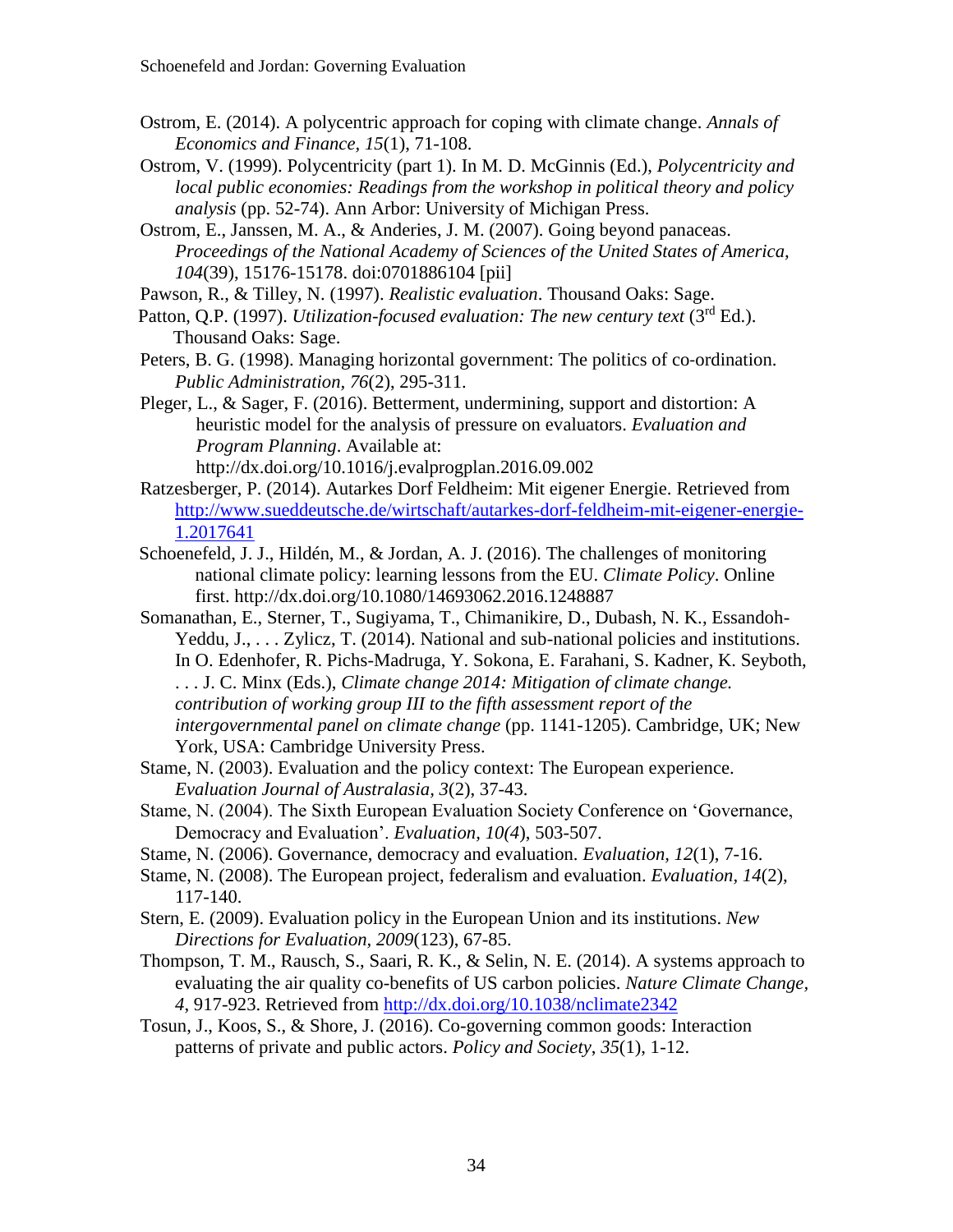- Tosun, J., & Schoenefeld, J. J. (2017). Collective climate action and networked climate governance. *Wiley Interdisciplinary Reviews: Climate Change*. Online First. Available at: http://onlinelibrary.wiley.com/doi/10.1002/wcc.440/full
- Toulemonde, J. (2000). Evaluation culture (s) in Europe: differences and convergence between national practices. *Vierteljahrshefte zur Wirtschaftsforschung*, *69*(3), 350-357.
- Trochim, W. M. (2009). Evaluation policy and evaluation practice. *New Directions for Evaluation*, *2009*(123), 13-32.
- Uitto, J. I. (2016). Evaluating the environment as a global public good. *Evaluation*, *22*(1), 108-115.
- UNFCCC. (2015). Adoption of the Paris Agreement. Available: http://unfccc.int/resource/docs/2015/cop21/eng/l09r01.pdf
- Vedung, E. (2013). Six models of evaluation. In E. Araral, S. Fritzen, M. Howlett, M. Ramesh & X. Wu (Eds.), *Routledge handbook of public policy* (pp. 387-400). London; New York: Routledge.
- Vedung, E. (1997). *Public policy and program evaluation*. New Bruswick, N.J.: Transaction Publishers.
- Versluis, E., van Keulen, M., & Stephenson, P. (2011). *Analyzing the European Union policy process*. Basingstoke: Palgrave Macmillan.
- Voß, J., & Simons, A. (2014). Instrument constituencies and the supply side of policy innovation: The social life of emissions trading. *Environmental Politics, 23*(5), 735- 754.
- Waterton, C., & Wynne, B. (2004). Knowledge and political order in the European Environment Agency. *States of knowledge: The co-production of science and social order*, 87-108.
- Weiss, C. H. (1993). Where politics and evaluation research meet. *Evaluation Practice, 14*(1), 93-106.
- Widerberg, O., & Stripple, J. (2016). The expanding field of cooperative initiatives for decarbonization: a review of five databases. *Wiley Interdisciplinary Reviews: Climate Change.* DOI: 10.1002/wcc.396
- Woerlen, C. (2013). Guidelines to climate mitigation evaluations. Retrieved from [https://www.climate-eval.org/sites/default/files/studies/Climate-](https://www.climate-eval.org/sites/default/files/studies/Climate-Eval%20Guidelines%20to%20Climate%20Mitigation%20Evaluations.pdf)[Eval%20Guidelines%20to%20Climate%20Mitigation%20Evaluations.pdf](https://www.climate-eval.org/sites/default/files/studies/Climate-Eval%20Guidelines%20to%20Climate%20Mitigation%20Evaluations.pdf)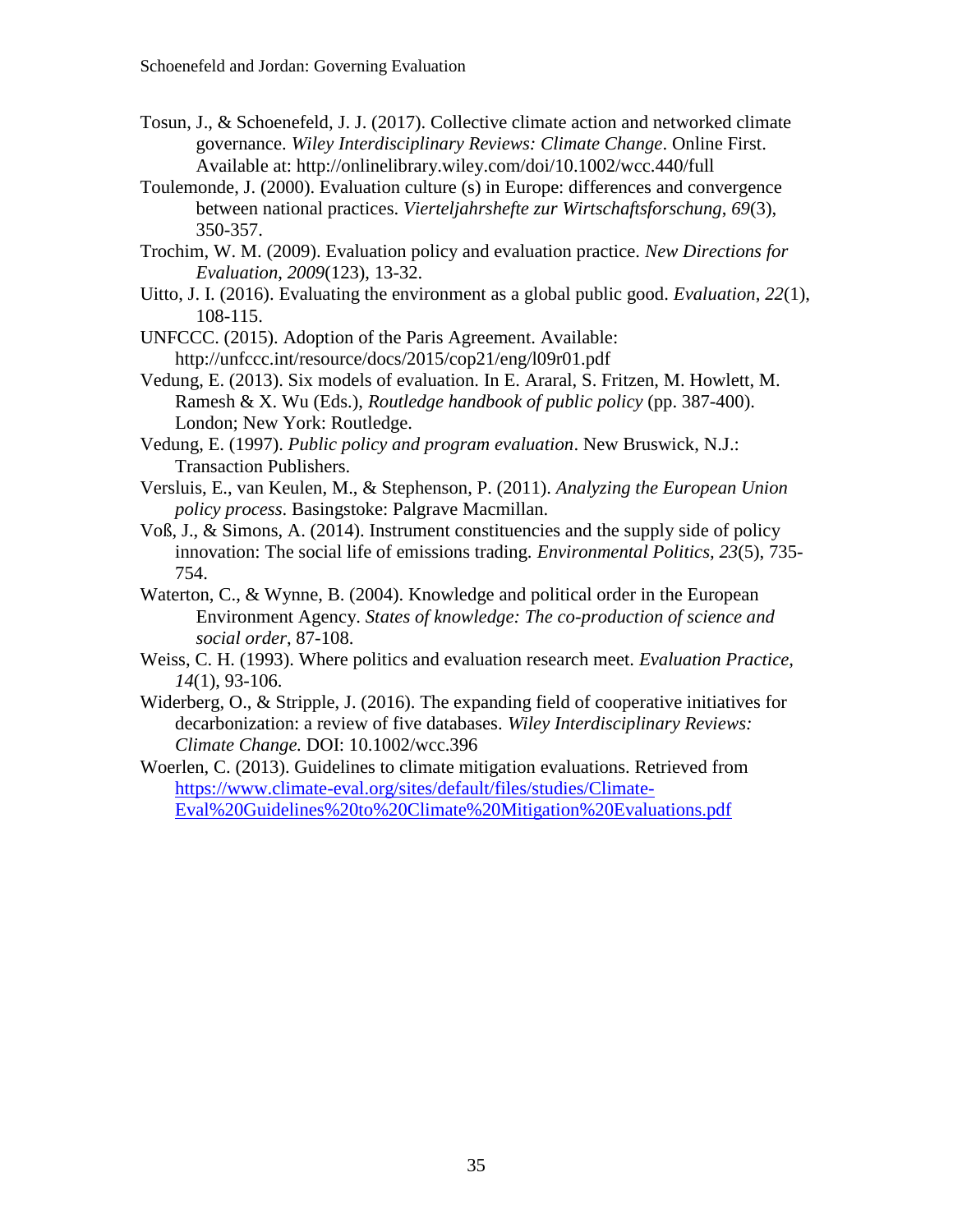# **Tables and Figures**

| Formal (state-led) evaluation         | Informal (society-led) evaluation                   |
|---------------------------------------|-----------------------------------------------------|
| Strengths:                            | Strengths:                                          |
| better uptake?                        | more critical?                                      |
| inside knowledge, more realistic      | more publication/public discussion?                 |
|                                       | Lower conflict of interest/influence of             |
| Weaknesses:                           | governmental actors                                 |
| lack of independence, less critical   | Greater scope to be 'reflexive' and                 |
| little publication if evaluations are | focus on side-effects                               |
| negative                              |                                                     |
| governments trying to influence       | Weaknesses:                                         |
| evaluators                            | Lack of internal knowledge/realism?                 |
|                                       | Lower uptake/fewer incentives to use                |
|                                       | results unless there is public pressure             |
|                                       | Limited or lopsided funding; not self-<br>$\bullet$ |
|                                       | organising?                                         |
|                                       | Interest-driven?                                    |

*Table 1: Theoretical strengths and weaknesses of formal and informal evaluation*

Based on: Hildén and colleagues (2014), Huitema and colleagues (2011), and Weiss (1993).

*Table 2: Strengths and weaknesses of hierarchical and polycentric evaluation*

|  | Hierarchical evaluation             |            | Polycentric evaluation                 |  |  |
|--|-------------------------------------|------------|----------------------------------------|--|--|
|  | Strengths:                          | Strengths: |                                        |  |  |
|  | common standards/comparability      |            | Acknowledges self-organising           |  |  |
|  | coordination – little duplication,  |            | capacities; more localised 'ownership' |  |  |
|  | perhaps better knowledge diffusion? |            | of evaluation activities               |  |  |
|  | funding/support?                    |            |                                        |  |  |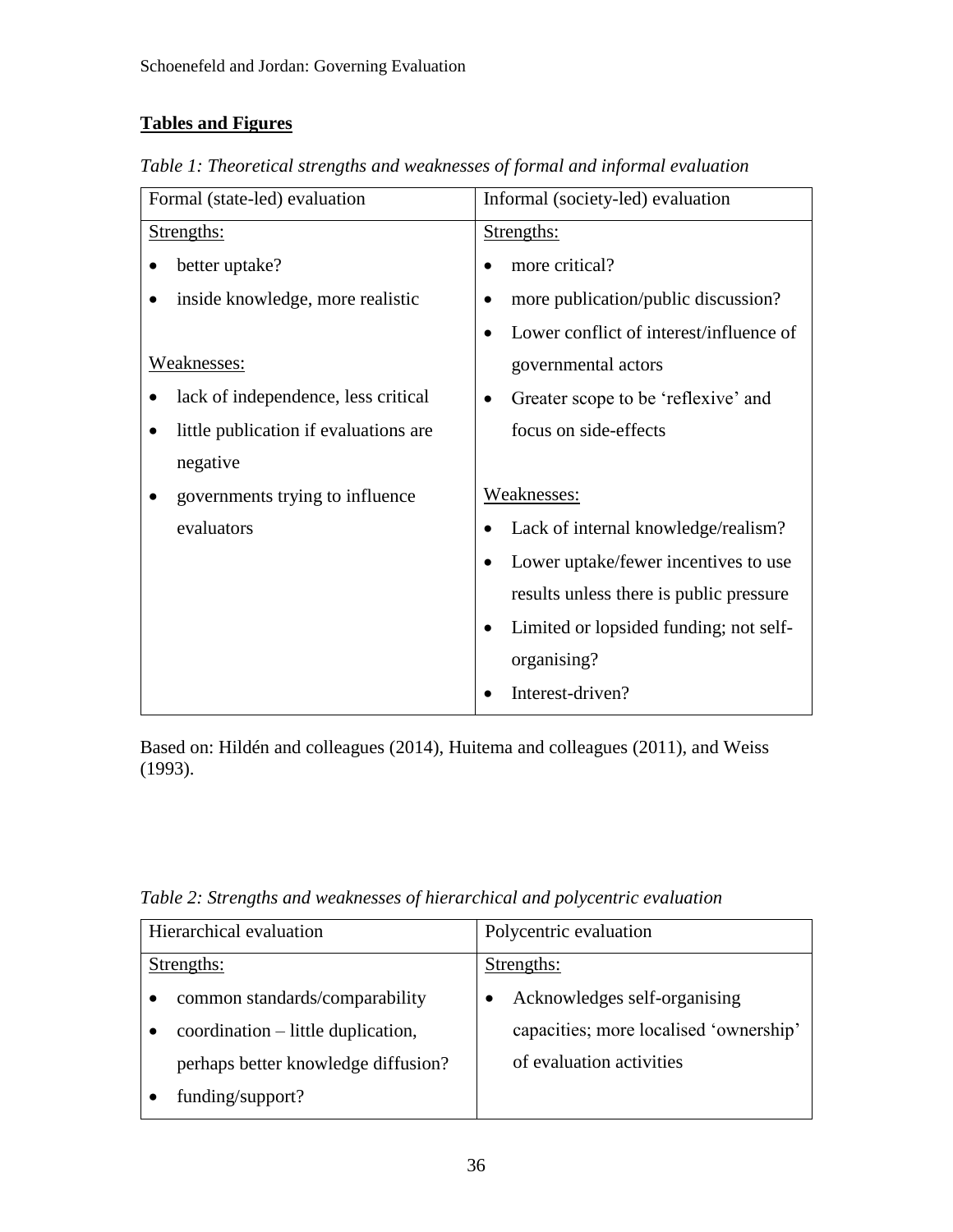| More evaluation capacity                      |           | 'Uncomfortable' evaluation results                |
|-----------------------------------------------|-----------|---------------------------------------------------|
|                                               |           | more likely to emerge, particularly if            |
| <u>Weaknesses:</u>                            |           | addressing influences from different              |
| insensitivity to context $\rightarrow$ key in |           | governance levels                                 |
| policy success                                |           | sensitivity to context                            |
| may be perceived as 'policing' $\rightarrow$  |           | low risk of systemic failure $\rightarrow$ if one |
| actors unwilling to                           |           | part of the system fails, there are still         |
| evaluate/cooperate?                           |           | many others                                       |
| High risk of systemic failure; difficult      |           | Does not rely on a single actor                   |
| to address problems/change course             |           |                                                   |
| What if there is no central actor with        |           | Weaknesses:                                       |
| sufficient resources to evaluate (e.g.,       |           | Multiple standards, hard to compare?              |
| UNFCCC?)                                      | $\bullet$ | Collective action problem – policy                |
|                                               |           | evaluation/knowledge as a common                  |
|                                               |           | pool resource?                                    |
|                                               |           | Lack of resources at lower levels; lack           |
|                                               |           | of evaluation capacity                            |
|                                               |           |                                                   |

*Based on Elinor Ostrom (2010; 2014) and Vincent Ostrom (1999).*

*Figure 1: Approaches to governing policy evaluation*